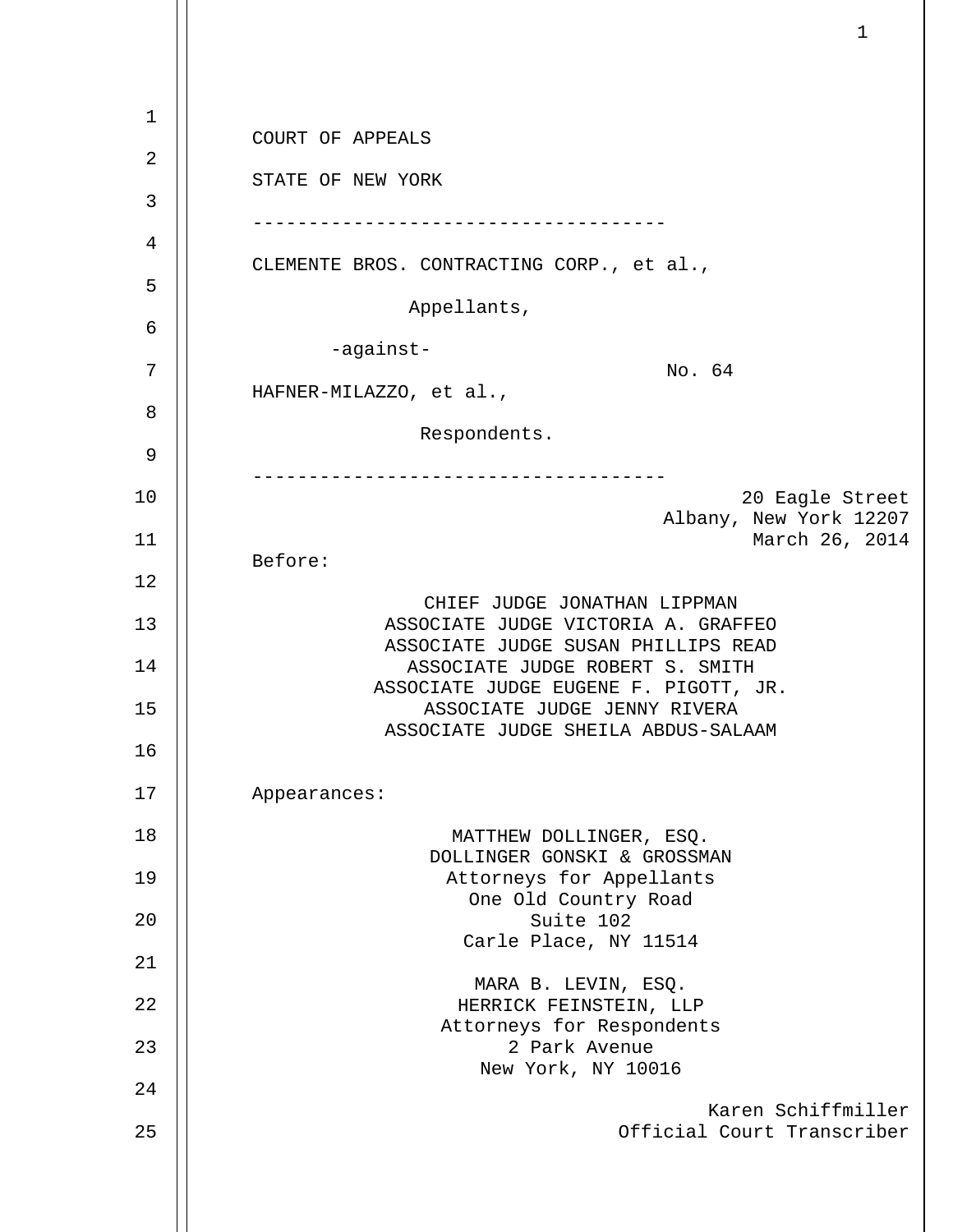| $\mathbf 1$ | CHIEF JUDGE LIPPMAN: So we're going to                |
|-------------|-------------------------------------------------------|
| 2           | start with number 64, Clemente Brothers. Counsel?     |
| 3           | MR. DOLLINGER: May it please the court, my            |
| 4           | name is Matthew Dollinger, the attorney for the       |
| 5           | appellants herein.                                    |
| 6           | CHIEF JUDGE LIPPMAN: Do you want any                  |
| 7           | rebuttal time, counsel?                               |
| 8           | MR. DOLLINGER: Two minutes, please, Your              |
| 9           | Honor.                                                |
| 10          | CHIEF JUDGE LIPPMAN: Two minutes, go                  |
| 11          | ahead; you're on.                                     |
| 12          | MR. DOLLINGER: Thank you. The causes of               |
| 13          | action in the complaint clearly address only one      |
| 14          | thing and that is the line of credit. The causes of   |
| 15          | action in the answer, the counterclaims address two   |
| 16          | issues: the line of credit note, and the additional   |
| 17          | 200,000-dollar note. Notwithstanding this clear fact  |
| 18          | that is supported by this record, both the Supreme    |
| 19          | Court and the Appellate Division made a finding       |
| 20          | relating to forged checks. Both of them are wrong.    |
| 21          | CHIEF JUDGE LIPPMAN: What about $-$ - $-$ what        |
| 22          | about notifying the $-$ - $-$ the bank as to improper |
| 23          | payments? What about the fourteen days? Is that - -   |
| 24          | - is - - - do you - - - you argue that that's         |
| 25          | unreasonable?                                         |
|             |                                                       |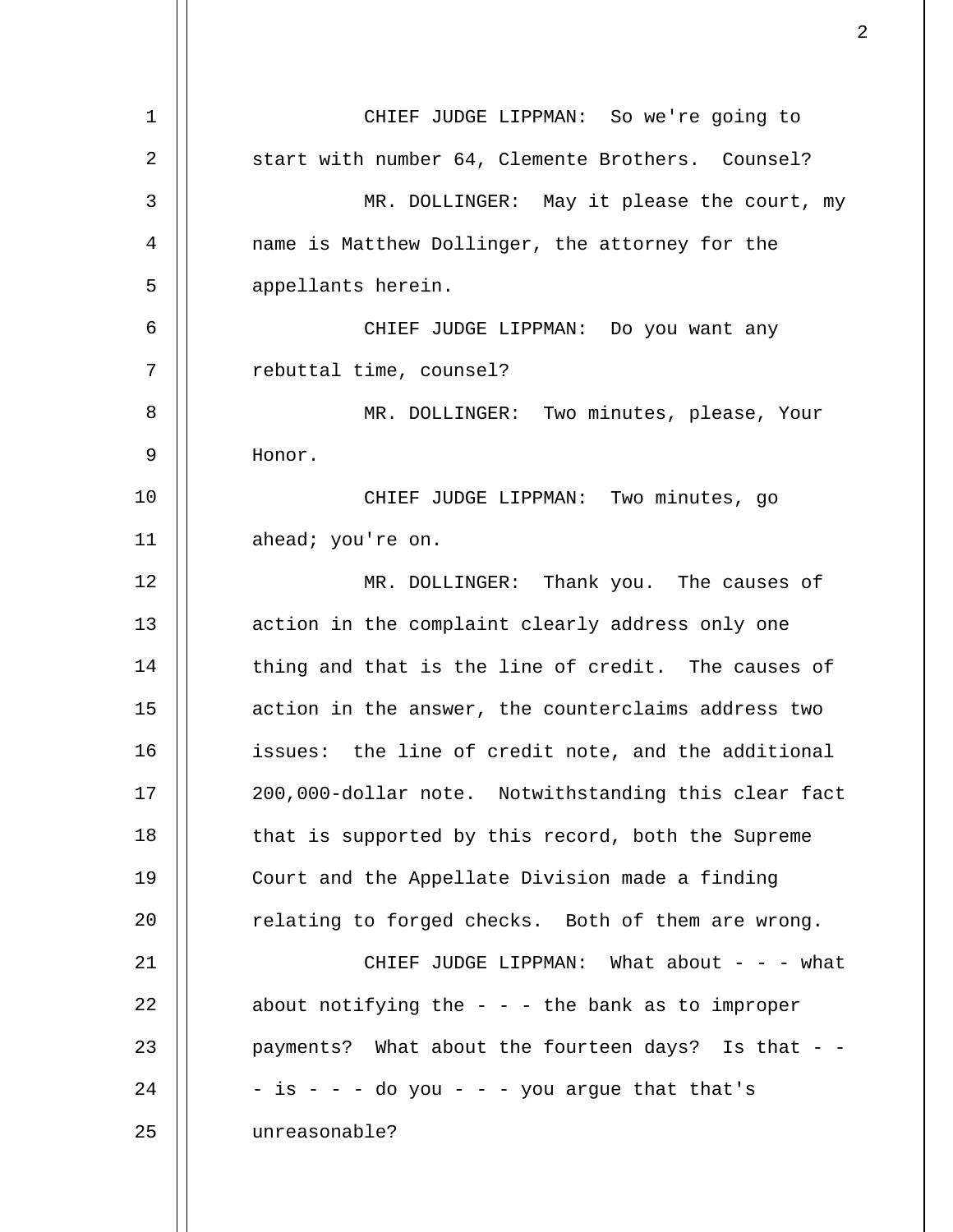| $\mathbf 1$    | MR. DOLLINGER: I argue that that is                   |
|----------------|-------------------------------------------------------|
| $\overline{2}$ | unreasonable, and more important than that,           |
| 3              | inapplicable, because 4-406 is not applicable to the  |
| 4              | line of credit.                                       |
| 5              | CHIEF JUDGE LIPPMAN: Let's - - - let's not            |
| 6              | go there yet. Let's talk about the fourteen days      |
| 7              | first.                                                |
| 8              | MR. DOLLINGER: Yes.                                   |
| 9              | CHIEF JUDGE LIPPMAN: Can - - - can you - -            |
| 10             | - you seem to be - - - your client, a sophisticated   |
| 11             | party, you pass a resolution about the fourteen days. |
| 12             | Why - - - why isn't that okay?                        |
| 13             | MR. DOLLINGER: It isn't okay in this                  |
| 14             | instance; I won't go there right now, sir.            |
| 15             | CHIEF JUDGE LIPPMAN: Yeah, yeah, let's - -            |
| 16             | - keep the line of credit separate. We understand     |
| 17             | that issue.                                           |
| 18             | MR. DOLLINGER: It isn't there; it isn't               |
| 19             | fair. It isn't justified. And this court had the      |
| 20             | opportunity and did make a decision in 2005 in        |
| 21             | Regatos v. North Fork, the predecessor-in-interest to |
| 22             | Capital One.                                          |
| 23             | CHIEF JUDGE LIPPMAN: Right.                           |
| 24             | JUDGE GRAFFEO: There is some value,                   |
| 25             | though, to determining whether any fraud has been     |
|                |                                                       |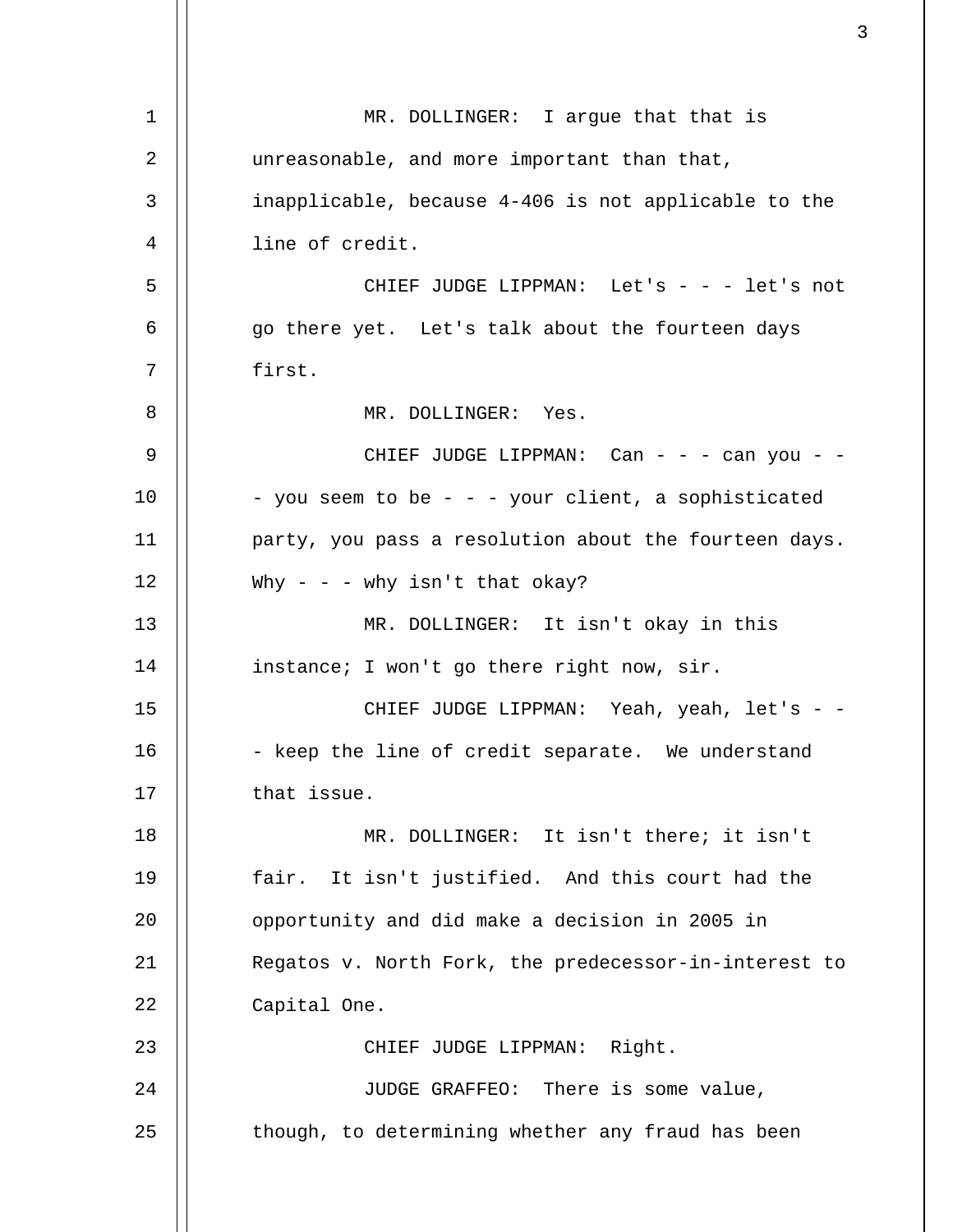| 1  | committed in a reasonable time period, so that        |
|----|-------------------------------------------------------|
| 2  | appropriate steps can be taken, perhaps, maybe rather |
| 3  | than waiting the whole one-year period.               |
| 4  | MR. DOLLINGER: $I - -$                                |
| 5  | JUDGE GRAFFEO: If - - - if your client had            |
| 6  | looked at any of these statements, would they have    |
| 7  | detected the embezzlement?                            |
| 8  | MR. DOLLINGER: They should have been                  |
| 9  | capable of determining that the checks - - - various  |
| 10 | checks - - - were forged. My client is not            |
| 11 | necessarily a sophisticated businessperson. He is -   |
| 12 |                                                       |
| 13 | CHIEF JUDGE LIPPMAN: But you're - - - but             |
| 14 | you are a part of the modern world, the electronic    |
| 15 | world, where you can check these things online. Why   |
| 16 | is this not reasonable, particularly today, in terms  |
| 17 | of modern technology, to be able to look at what's    |
| 18 | being paid out and if there's a problem, raising it?  |
| 19 | Why is $-$ - especially when you have a resolution    |
| 20 | that says that you understand that that's the case,   |
| 21 | and, you know - - - and agreed to it?                 |
| 22 | MR. DOLLINGER: Because our legislature has            |
| 23 | appropriately passed UCC 4-406, and that clearly      |
| 24 | requires notice. There are two affidavits that were   |
| 25 | submitted in opposition $-$ - - in support of the     |
|    |                                                       |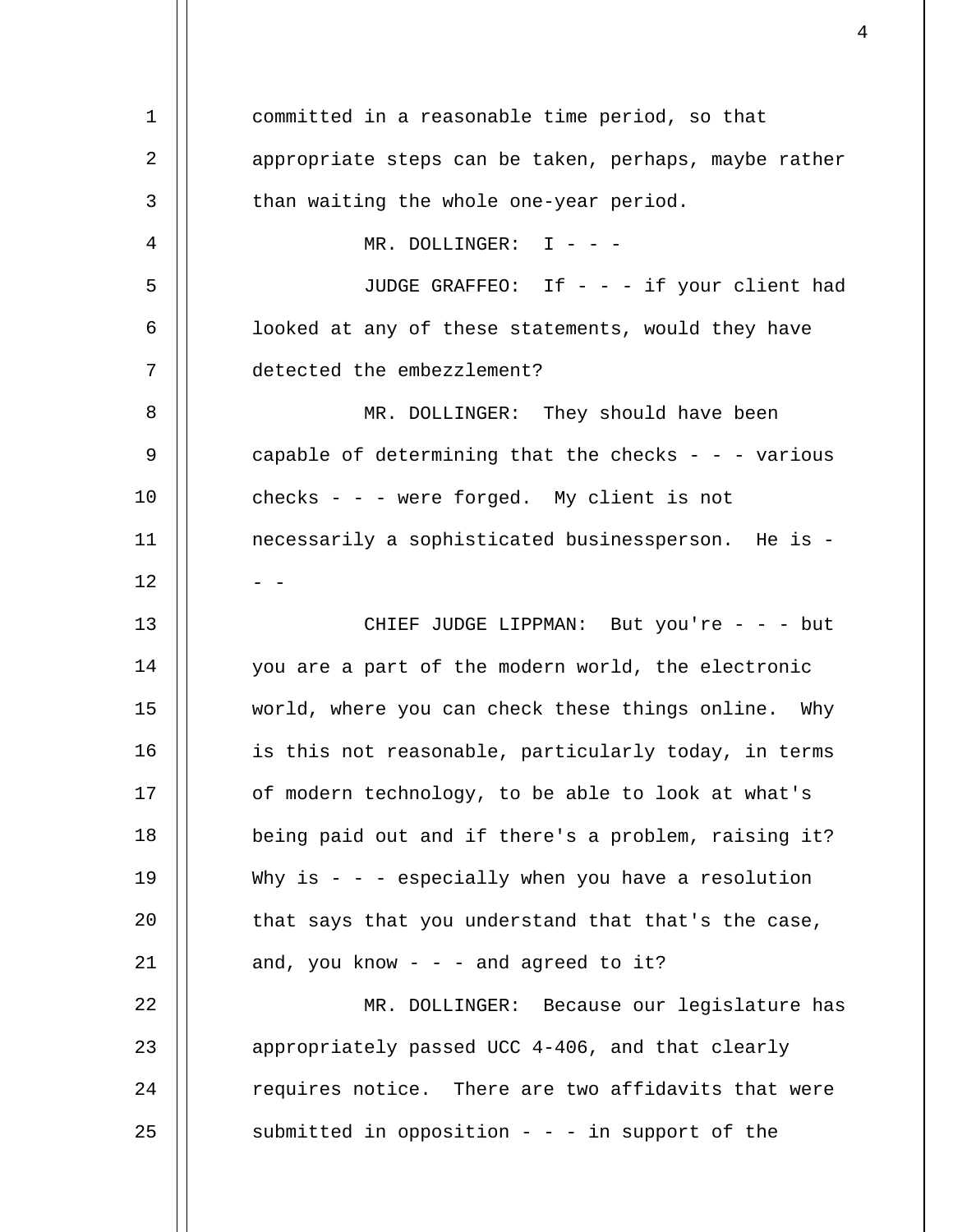| 1  | motion for summary judgment. One was Mr. Lyons, and   |
|----|-------------------------------------------------------|
| 2  | one was Ms. Immerso.                                  |
| 3  | Neither one of these people allege applying           |
| 4  | only the issue of the forged checks that the copies   |
| 5  | or the original of the items as defined in the UCC    |
| 6  | were ever sent to the client.                         |
| 7  | JUDGE SMITH: Stick - - - stick with 4-406             |
| 8  | for a moment. You - - - you - - - they have the one-  |
| 9  | year period in there. And are you saying that the -   |
| 10 | - - that the parties can't agree to change that?      |
| 11 | MR. DOLLINGER: Well, they can agree to                |
| 12 | change it, but fair dealing and good faith are        |
| 13 | required.                                             |
| 14 | JUDGE SMITH: But, well - - - well, before             |
| 15 | you even get there, what about - - - what about the   |
| 16 | statute that says that no agreement can disclaim a    |
| 17 | bank's responsibility for its own failure to exercise |
| 18 | ordinary care. Would you - - - are - - - you say      |
| 19 | that $-$ - $-$ you say that applies here?             |
| 20 | MR. DOLLINGER: Absolutely. And this court             |
| 21 | said it applied in Regatos, where clearly in Regatos, |
| 22 | referred to this court questions by the Second        |
| 23 | Circuit Court of Appeals. This court found that the   |
| 24 | fifteen days was irrelevant and unenforceable. This   |
| 25 | court found that, in fact, under Regatos, clearly,    |

 $\sim$  5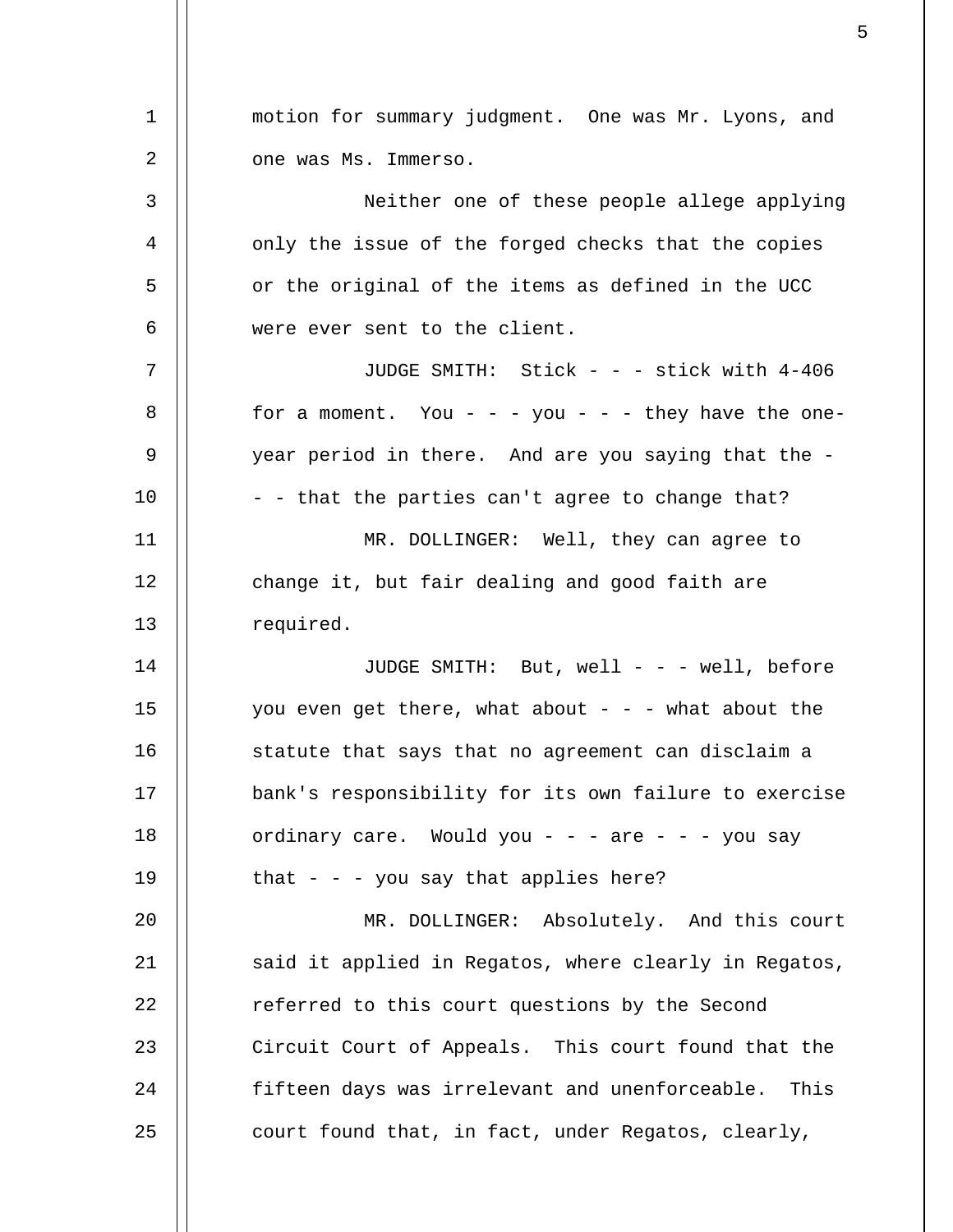1 2 3 4 5 6 7 8 9 10 11 12 13 14 15 16 17 18 19  $20^{\circ}$ 21 22 23 24 25 there were imposed certain claims that were required to be satisfied. One, because it was a letter of credit under  $4 - -$  - excuse me. It was a wire transfer under 4(a) in Regatos. Clearly a different statute. JUDGE ABDUS-SALAAM: But doesn't that, yeah. The different statute, doesn't that suggest that we don't have to import  $4-406(a)$  into  $4-406$ ? It's a different statute. MR. DOLLINGER: I believe not, because I believe that this court in 2005, in deciding Regatos, clearly said that in fact there were  $a - - a$ n obligation imposed that, notwithstanding that Regatos deals with  $a - -$  with a wholly different counsel - $-$ CHIEF JUDGE LIPPMAN: Counsel, using your logic, wouldn't really any of the period  $-$  periods that the industry uses, whether it be fourteen days or thirty days or nine months, wouldn't it really make all of those impermissible? MR. DOLLINGER: No, Your Honor, I don't believe so. In this instance, the change in the corporate resolution - - - the fourteen-day provision - - - says that it's fourteen days from the date that an item is received. And that's what it means. It

 $\sim$  6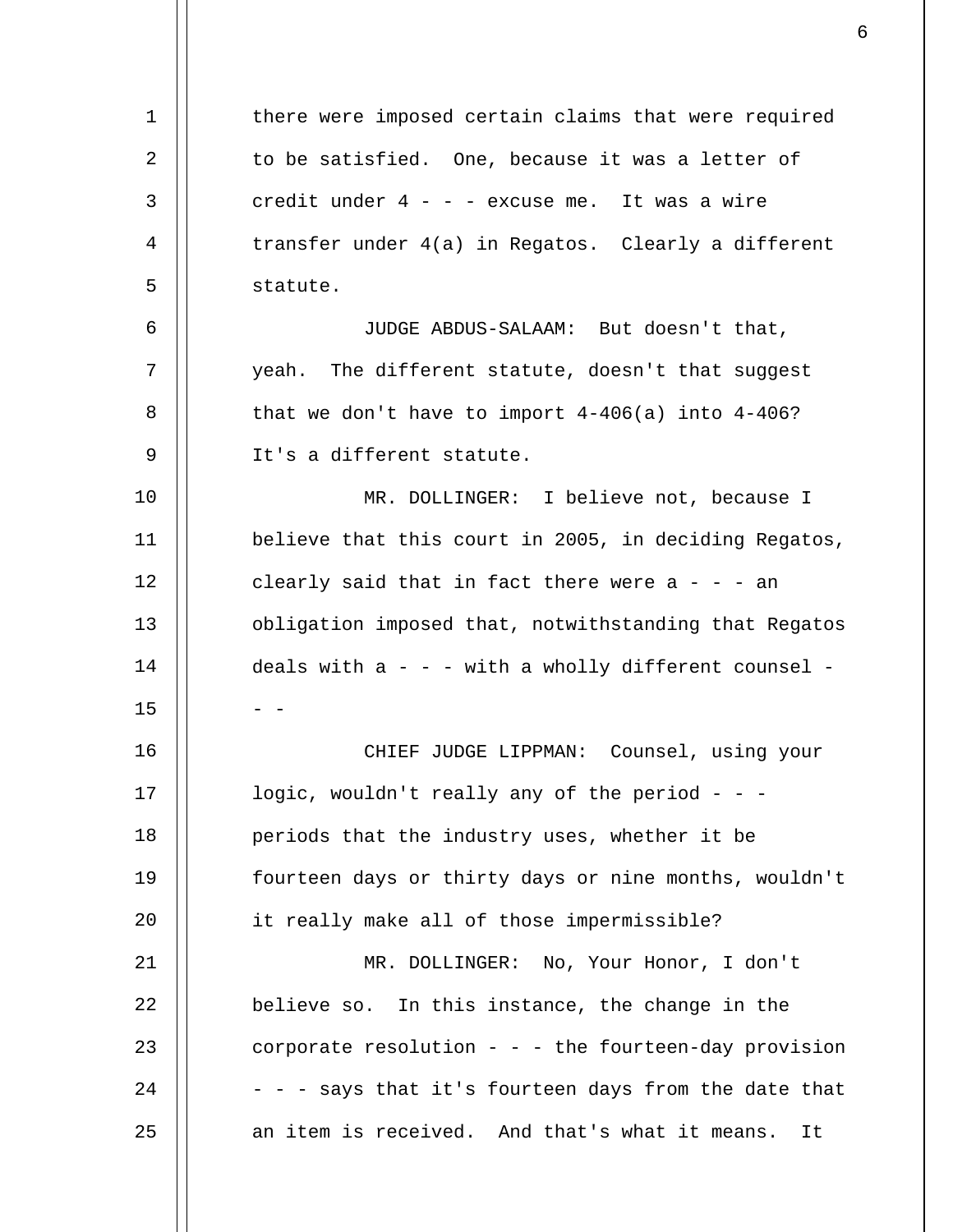| 1  | also says, delivery or mailing, one or the other.     |
|----|-------------------------------------------------------|
| 2  | But that delivery or mailing, the fourteen            |
| 3  | days, means that that fourteen days from mailing is   |
| 4  | different than fourteen from the delivery. So, it     |
| 5  | even doesn't have a specificity, as this court should |
| 6  | require. That is the reason why the fourteen days     |
| 7  | are inapp - - - is - - - is unenforceable, we         |
| 8  | suggest. However, again, we never get to that.        |
| 9  | JUDGE GRAFFEO: Was - - - was there a                  |
| 10 | difference between the delivery and the receipt? Did  |
| 11 | - - - these statements came in paper form, didn't     |
| 12 | they?                                                 |
| 13 | MR. DOLLINGER: They were no statements,               |
| 14 | Your Honor. There were no statements received         |
| 15 | relating to the letter of credit.                     |
| 16 | JUDGE GRAFFEO: Well, I'm not talking about            |
| 17 | the letter of credit, the checks.                     |
| 18 | MR. DOLLINGER: Excuse me, the line of - -             |
| 19 | - line - - - line of credit. They were never          |
| 20 | received. In order for them to constitute an item     |
| 21 | under the UCC, they have to somehow establish - - -   |
| 22 | JUDGE ABDUS-SALAAM: So are you saying,                |
| 23 | counsel, that there was no indication to your client  |
| 24 | that there were drawdowns from the line of credit,    |
| 25 | and then deposits into the operating account - - -    |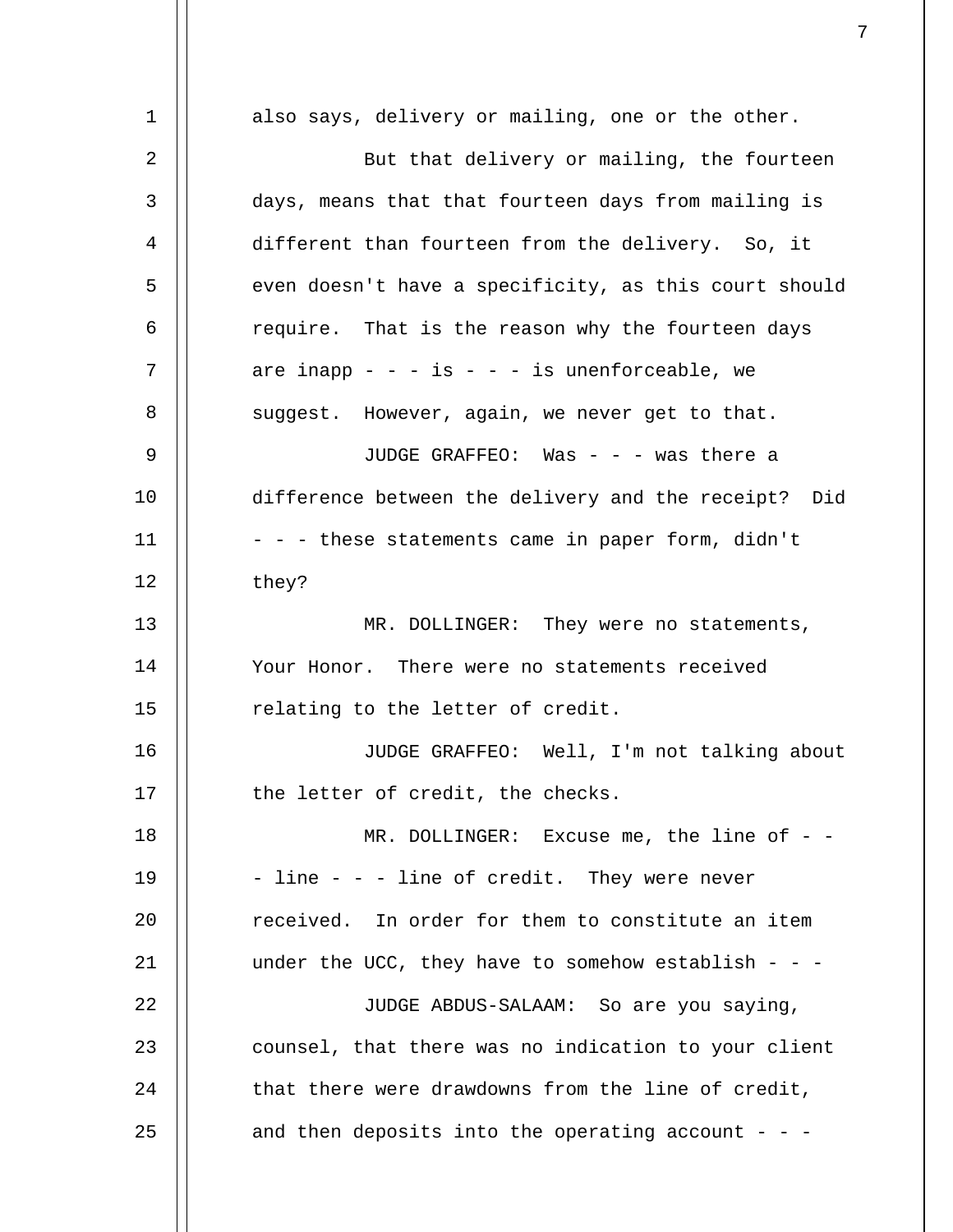1 2 3 4 5 6 7 8 9 10 11 12 13 14 15 16 17 18 19  $20^{\circ}$ 21 22 23 24 25 that there was nothing indicating to your client that that had happened? MR. DOLLINGER: If my client were diligent, if my client spent the necessary time comparing the statements, he could discern it. But once that is applied  $-$ JUDGE GRAFFEO: There were can - - weren't there canceled checks? Am I misunderstanding the record? MR. DOLLINGER: You are misunderstanding the record, and I say to you, the causes of action are on the line the credit; they are not - - -JUDGE SMITH: But you're not - - - you're not saying there were no canceled checks? MR. DOLLINGER: There were no canceled checks that were delivered ever. There  $- - - Mr$ . Lyons doesn't address it. Ms. Immerso says in the ordinary course, there are statements - - - checks -  $-$ CHIEF JUDGE LIPPMAN: You could see the drawdowns, though, right? MR. DOLLINGER: Excuse me? CHIEF JUDGE LIPPMAN: You could see the drawdowns? MR. DOLLINGER: Well, you actually might be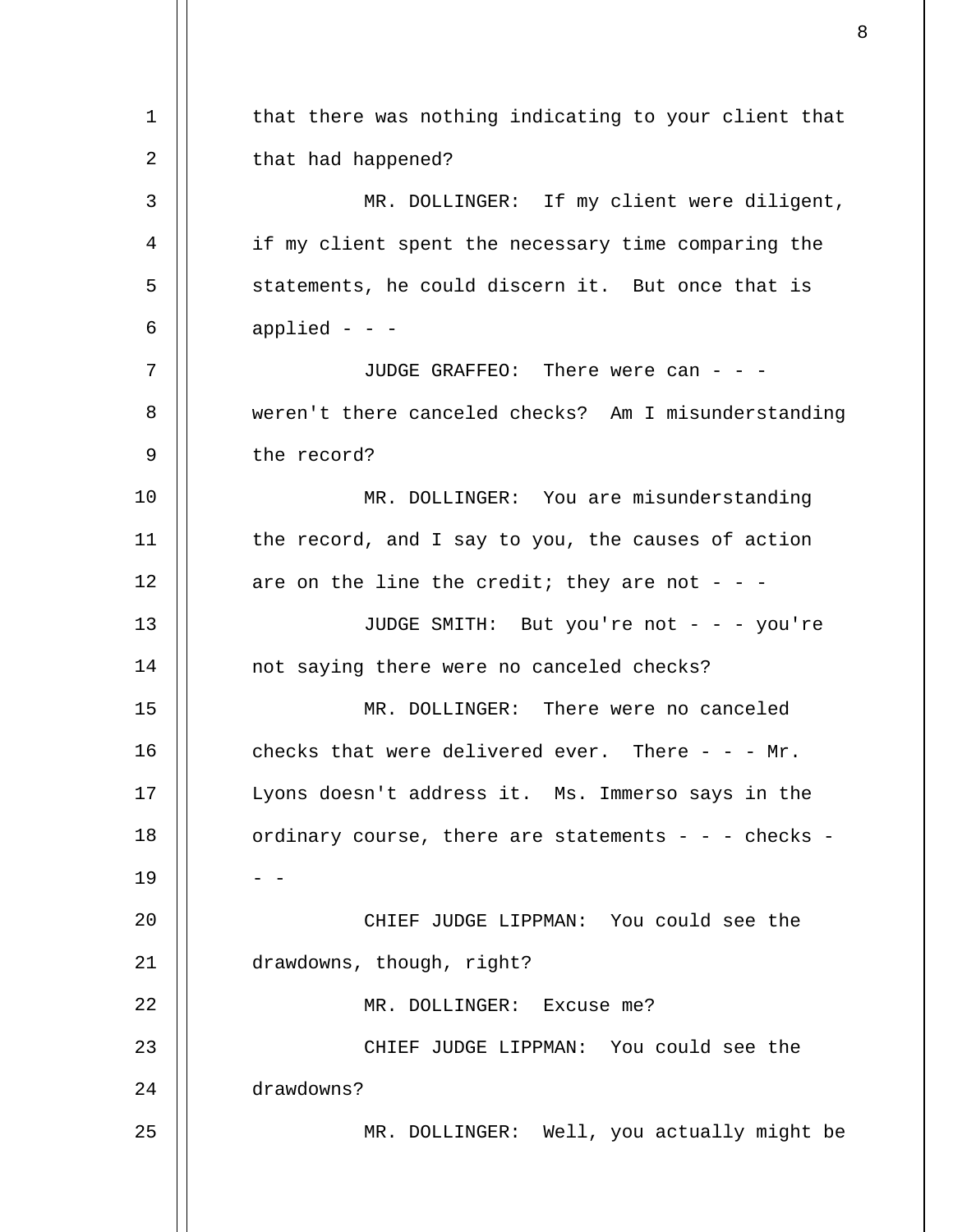1 2 3 4 5 6 7 8 9 10 11 12 13 14 15 16 17 18 19  $20^{\circ}$ 21 22 23 24 25 able to see it, if you kept track of the amount. But once you get there, under 4-406, they have to be delivered. They were never - - -JUDGE ABDUS-SALAAM: So your - - - your position, counsel, is that the transfer from the line of credit to the operating account caused you some kind of injury, not the  $- -$  - not  $- -$  not taking the money from the operating account that the bookkeeper did by writing checks or from the  $-$  from the account? MR. DOLLINGER: The convict - - -JUDGE ABDUS-SALAAM: Is that your position? MR. DOLLINGER: The convicted felon wrote checks and she's serving her time. This has nothing to do with checks. This has to do only  $- - -$  only with the line. JUDGE ABDUS-SALAAM: But if she had - - if she had just taken the money from the line of credit and put it in the operating account and left it there, and not written any checks, then there wouldn't be any problem, would there? MR. DOLLINGER: No, there wouldn't be any problem, but had she done what she did and didn't put those monies in the account, there wouldn't have been monies to cover her forgeries. Those monies would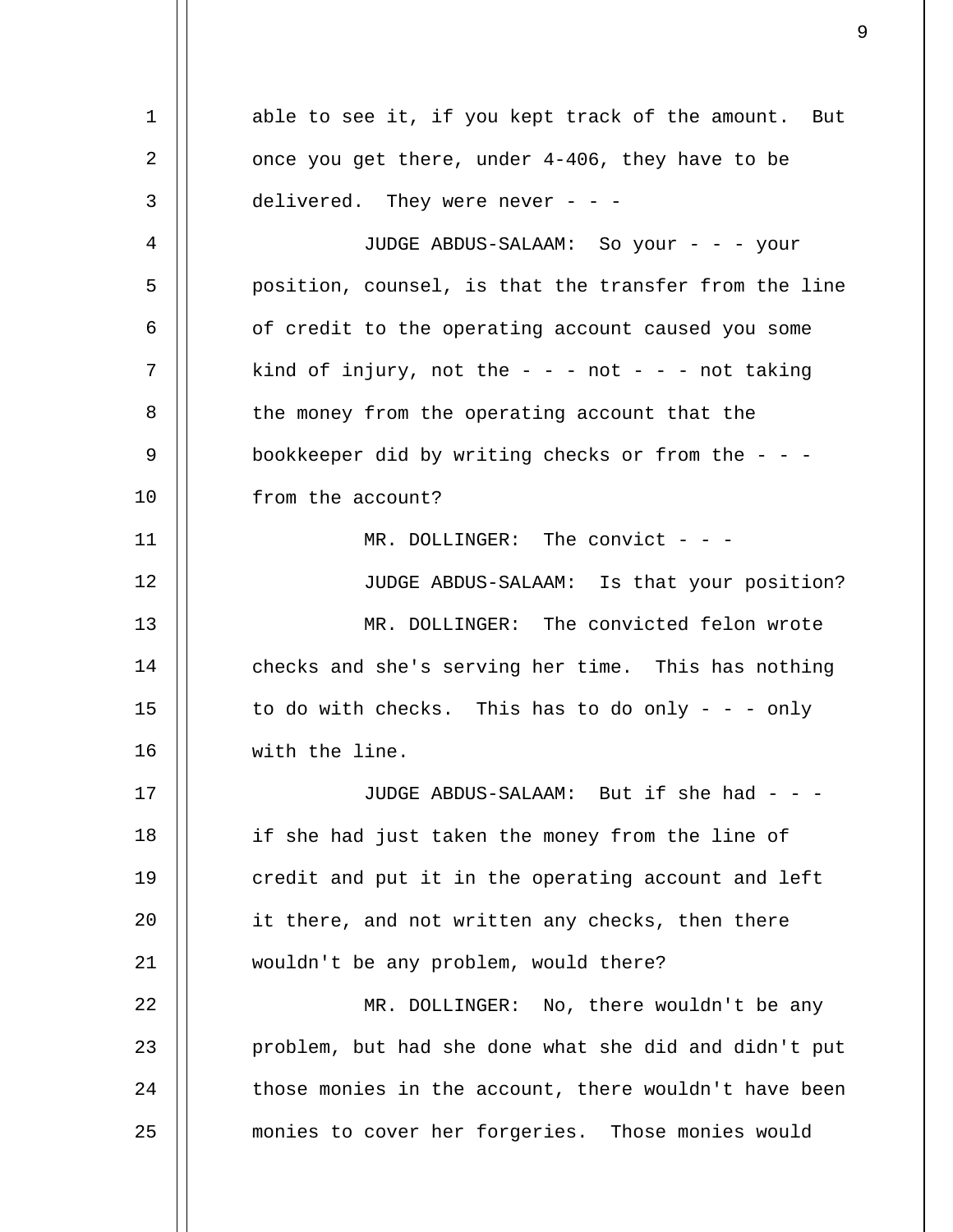1 2 3 4 5 6 7 8 9 10 11 12 13 14 15 16 17 18 19 20 21 22 23 24 25 not have been there. There was inadequate sums. So the client had the right, in November of 2008, he asked the question: what do I do with this line? How does it work? And the record 143, Mr. Kirpalani indicates the  $- -$  - "you will send an original by fax, the original  $- - -$  a copy by fax, original to follow in the mail." The exact same thing that happened in Regatos. CHIEF JUDGE LIPPMAN: Oh - - - okay, counsel, finish - - - finish your thought - - - MR. DOLLINGER: Thank you. CHIEF JUDGE LIPPMAN:  $-$  -  $-$  and then -  $-$ MR. DOLLINGER: The same thing that happened in Regatos. There were two conditions: one, verify the  $-$  -  $-$  the signature, and two, call. The jury in Regatos found there was no call. CHIEF JUDGE LIPPMAN: Okay, thanks, counsel. MR. DOLLINGER: Thank you, Your Honor. CHIEF JUDGE LIPPMAN: You'll have your rebuttal. Let's hear from your adversary. Counsel? MS. LEVIN: Good afternoon, may it please the court, Mara Levin, of Herrick Feinstein, on behalf of respondents, Capital One. The case at bar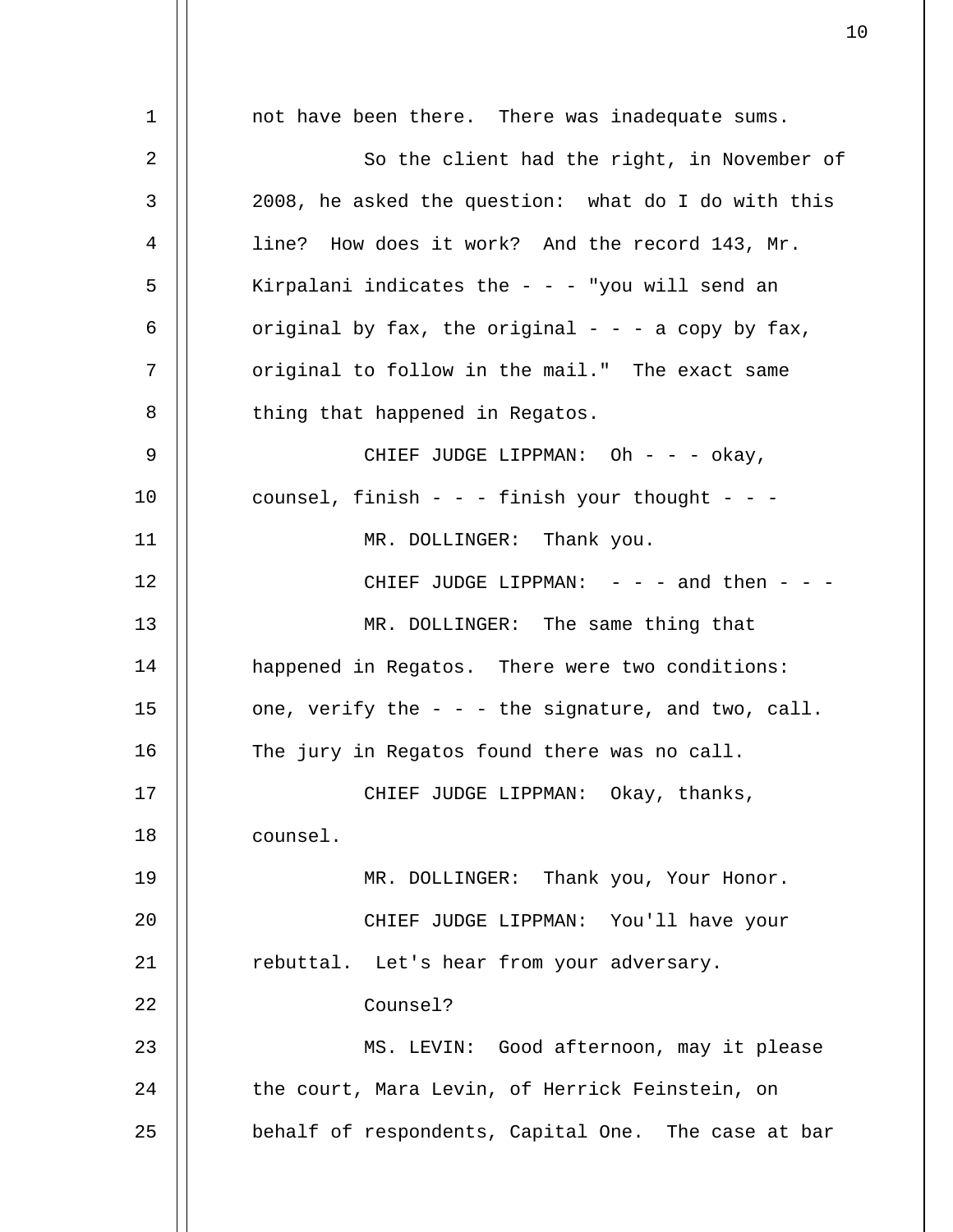1 2 3 4 5 6 7 8 9 10 11 12 13 14 15 16 17 18 19 20 21 22 23 24 25 is emblematic of the situation that banks strive to prevent, by limiting the notification period within which a depositor  $- -$ JUDGE SMITH: Why - - - why - - - what's wrong with the one year the UCC gave you? I mean, the drawers of the UCC - - - the authors of the UCC thought - - - thought that if you were negligent, the client should have a year. Why  $-$  -  $-$  why is that a problem? MS. LEVIN: Well, nothing's wrong with the - - - with the one-year period, except that there is precise language contained within the UCC, 4-103, that allows the provisions of Article 4 to be varied by agreement, and  $-$  -  $-$ JUDGE SMITH: Unless it disclaims the responsibility. MS. LEVIN: Unless it disclaims the bank's - - - JUDGE SMITH: You're saying this is not a disclaimer, it's just a shortening of the time. MS. LEVIN: That's exactly right, Your Honor. JUDGE SMITH: But  $-$  but isn't  $-$  but weren't they wasting their - - - weren't they wasting ink writing the year in there? I mean, every bank is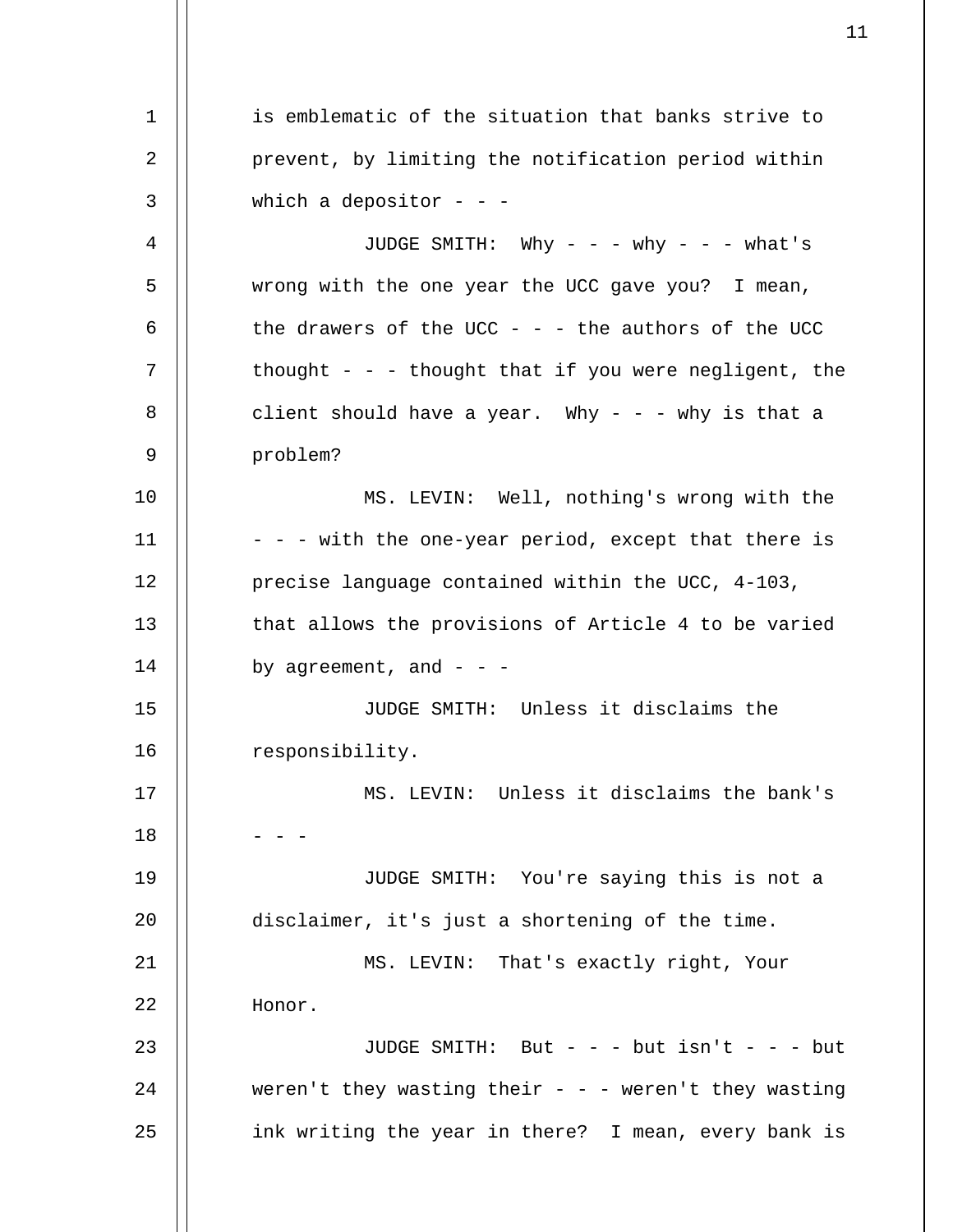1 2 3 4 5 6 7 8 9 10 11 12 13 14 15 16 17 18 19  $20^{\circ}$ 21 22 23 24 25 obviously going to shorten it. MS. LEVIN: Well, I wouldn't say it was a waste of ink, but sophisticated parties in a business relationship, which is what we have here, can agree -  $-$  - they can vary the terms - - -JUDGE SMITH: Well, is that  $- - i$ s that really a description of what happens when a company signs a bank resolution that these are sophisticated parties agreeing on  $a - - -$  on terms? MS. LEVIN: Well, when  $a - - -$  when a company signs  $a - -$  - agreements in connection with the opening of an account, they're bound by their agreement, so you can't forgive a depositor for failing to read the agreement. CHIEF JUDGE LIPPMAN: What is the prevailing view about these kinds of shorter time limits? MS. LEVIN: The  $-$  -  $-$  the prevailing re -  $-$ - the prevailing view is that eleven states have considered this issue, and uniformly, the courts that have addressed this issue on the merits, have agreed that the statute of repose for  $- - -$  in  $4 - - -$  in Article 4, can in fact be shortened. And in fact, it can be shortened  $-$  -  $-$ JUDGE SMITH: Some commentators disagree,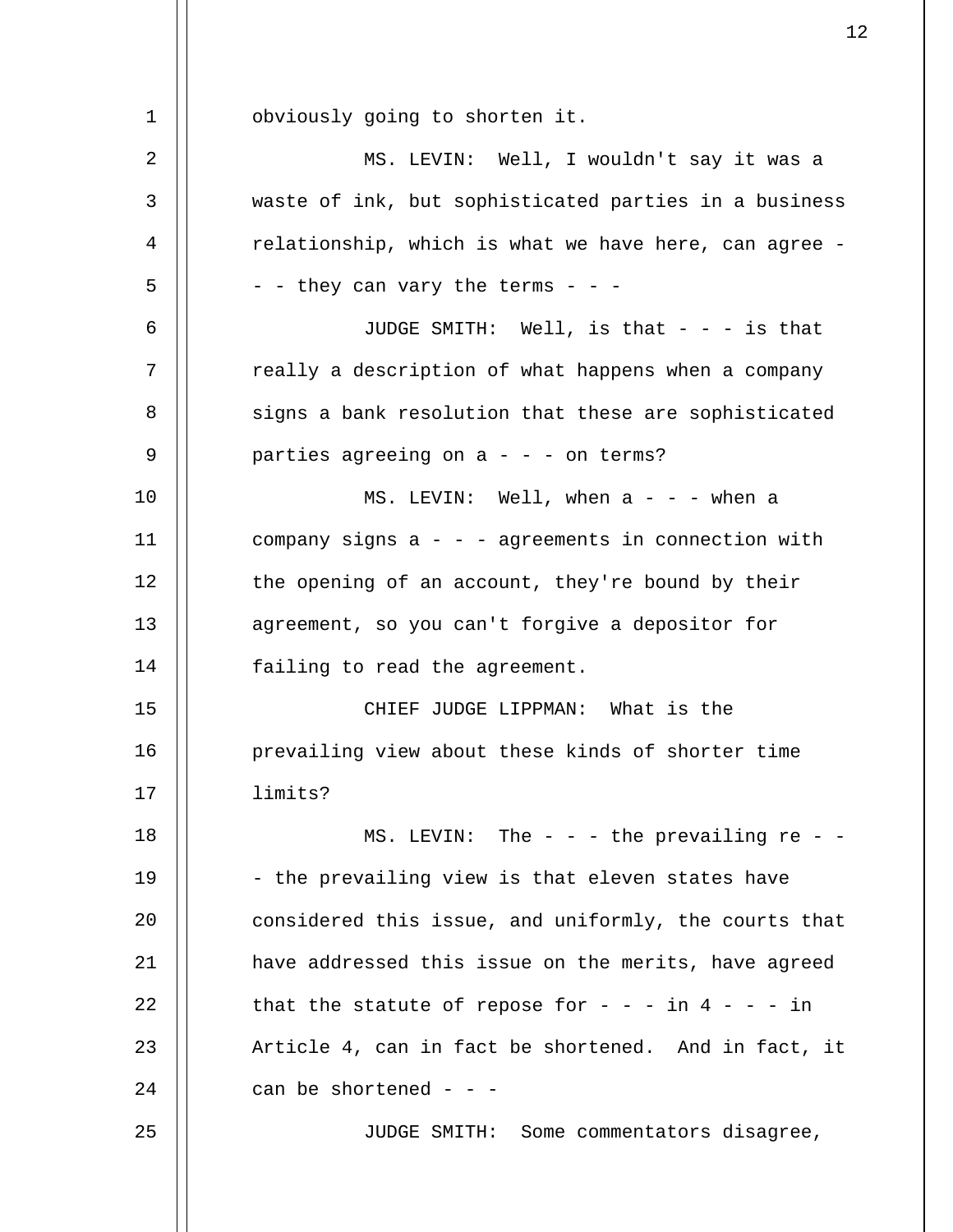1 2 3 4 5 6 7 8 9 10 11 12 13 14 15 16 17 18 19  $20^{\circ}$ 21 22 23 24 25 don't they? MS. LEVIN: Well, there really aren't  $-$  -I mean - - - no, fo - - - no, I wouldn't say there are commentators that disagree. I would say that there is  $-$  -  $-$  there was a footnote in one decision in New Jersey, in which a court disagreed, but I do not believe that that - - - that they - - -CHIEF JUDGE LIPPMAN: What about this Regatos case that your  $-$  -  $-$  your adversary points to? MS. LEVIN: Regatos was decided by this court in 2005, and  $-$  -  $-$ CHIEF JUDGE LIPPMAN: Is it applicable to this situation? MS. LEVIN: It is not applicable, because -  $-$ CHIEF JUDGE LIPPMAN: Why not? MS. LEVIN: Because it deals with Article 4(a). Article 4(a) was enacted in 1990 precisely because the traditional principles of contract law and negotiable instruments contained in Article 4 was ineffective and inadequate at dealing with wire transfers. And in Article  $4(a)$  there was - - there's specific language in Article 4(a) that prevents the bank from  $-$  -  $-$  from varying the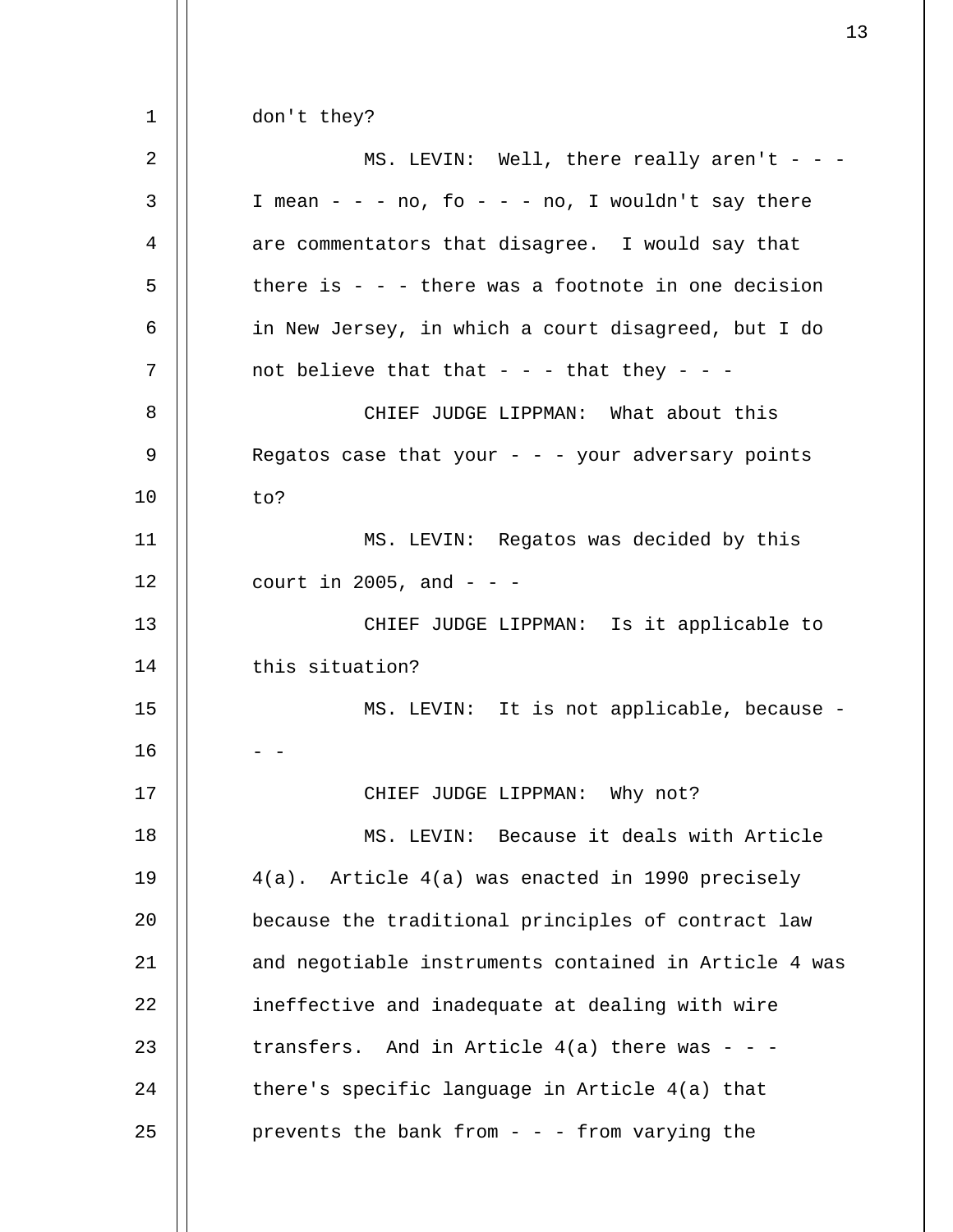1 2 3 4 5 6 7 8 9 10 11 12 13 14 15 16 17 18 19  $20^{\circ}$ 21 22 23 24 25 agreement, which would allow the customer to recover. That language is not present in Article 4. JUDGE SMITH: But let me - - - but let me - - - but let me take you back - - -JUDGE GRAFFEO: But you - - -JUDGE SMITH: I'm sorry; go ahead. JUDGE GRAFFEO: Your adversary says that you haven't  $-$  -  $-$  the bank didn't follow all the procedures that were required for the line of credit, such as the notification. MS. LEVIN: Okay. JUDGE GRAFFEO: What's your posture on that? MS. LEVIN: Well, the - - - Capital One's position is that in fact the two  $-$  -  $-$  the two areas that my adversary has identified as lacking ordinary care are not at all evidence of lacking ordinary care. But the court didn't have to reach that decision, because in this situation, the depositor failed to identify any forged checks within fourteen days. JUDGE GRAFFEO: Did they - - - did they give  $-$  -  $-$  did they give the notification that was required? MS. LEVIN: They did not give the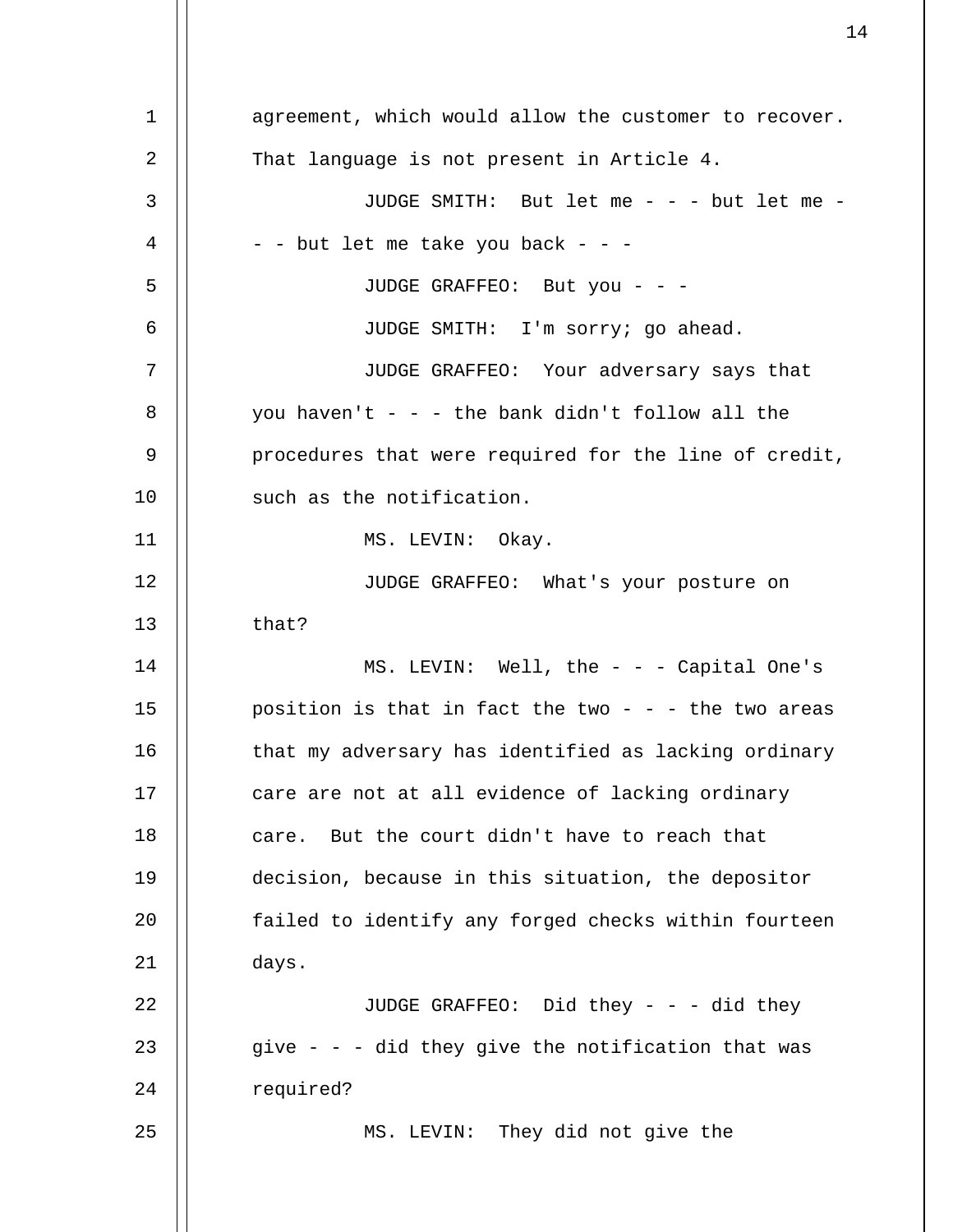1 2 3 4 5 6 7 8 9 10 11 12 13 14 15 16 17 18 19  $20^{\circ}$ 21 22 23 24 25 notification within fourteen days. In fact, what happened here was the bookkeeper was forging checks for two years. The last forged check was in December of 2009. In February, the  $-$  -  $-$  the depositor was alerted to the fact that there may be a forged check, because a bank statement from June of 2009 with an allegedly forged check was found in the trunk of her car. At that point in time, what the depositor did was go to a local branch and request three years worth of bank statements, none of which he had reviewed by his own admission. And then he went off on vacation for a week. And then he came back, and he reviewed the bank statements and then he waited another twenty days, before he provided written notification to the bank. JUDGE SMITH: Let me - - - let me take you back, if I could, to the language that is  $- -$  - that does apply or that applies to this sort of thing, the 4-103(1). "The effect of the provision of this Article may be varied by agreement except that no agreement can disclaim a bank's responsibility for its own failure to exercise ordinary care or can limit the measure of damages for such lack or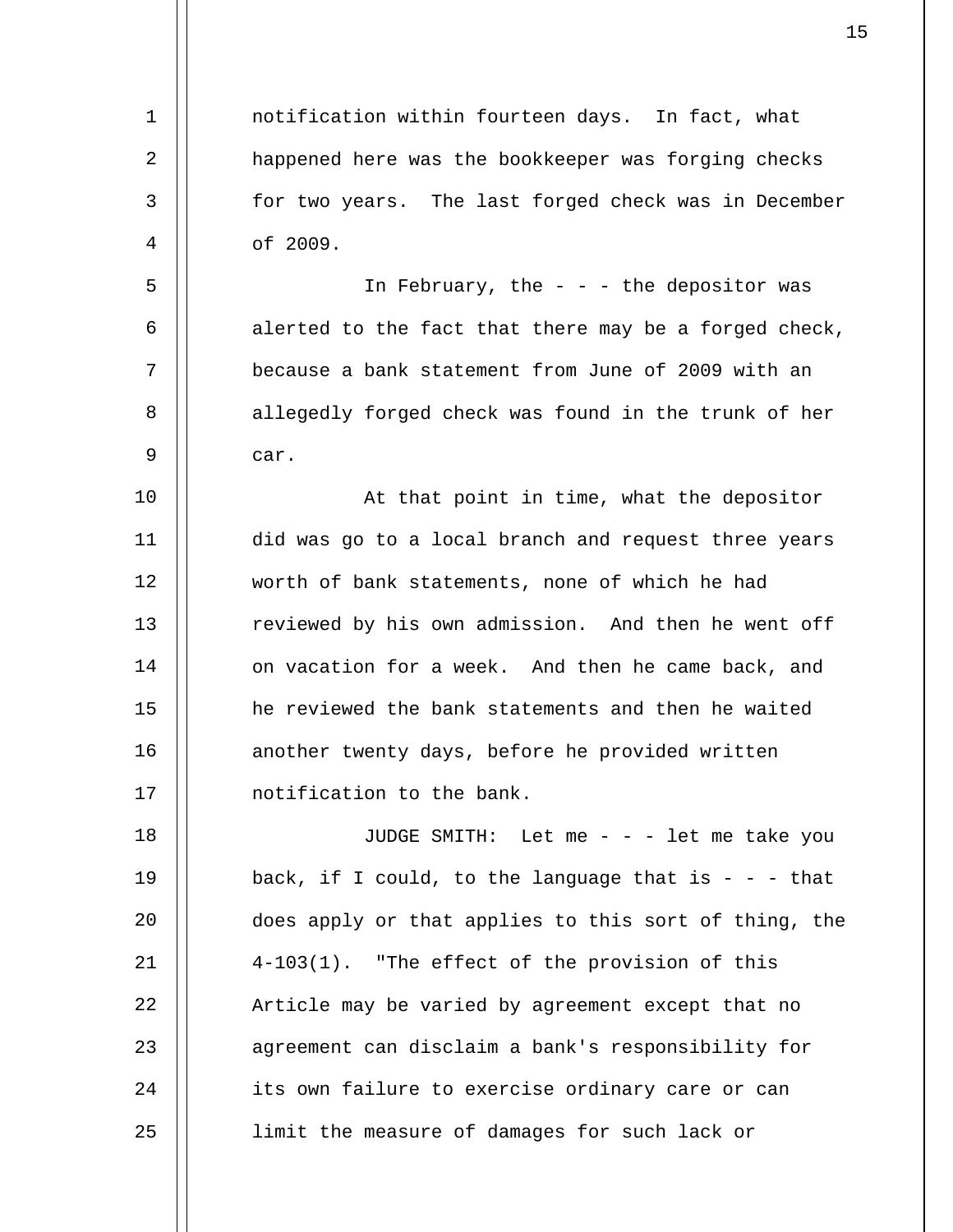failure".

1

| $\overline{2}$ | Doesn't that $- - i$ isn't the purpose of              |
|----------------|--------------------------------------------------------|
| 3              | that essentially to say the Code prescribes the rules  |
| 4              | for - - - where the bank lacks ordinary care, that     |
| 5              | the parties don't?                                     |
| 6              | MS. LEVIN: No, no, Judge Smith. What - -               |
| 7              | - what that - - - what that statute does is say that   |
| 8              | the parties are free to vary the terms of $-$ - $-$ of |
| 9              | the provisions in Article 4, with two limitations,     |
| 10             | one being that the bank cannot disclaim its duty to    |
| 11             | exercise reasonable care and act in good faith - - -   |
| 12             | JUDGE SMITH: But disclaim - - - you say                |
| 13             | that the disclaim means to eliminate entirely.         |
| 14             | MS. LEVIN: Eliminate it entirely, and here             |
|                |                                                        |
| 15             | it wasn't eliminated.                                  |
| 16             | JUDGE SMITH: They can't - - - they can't               |
| 17             | cut down the damages for it?                           |
| $18\,$         | MS. LEVIN: They could limit their                      |
| 19             | liability. That is not - - - they're not reducing      |
| 20             | the damages; they're simply limiting their liability,  |
| 21             | which is proper. And here, what happened is they       |
| 22             | limited their liability to fourteen days. And every    |
| 23             | depositor - - - the depositor is in the best           |
| 24             | situation - - -                                        |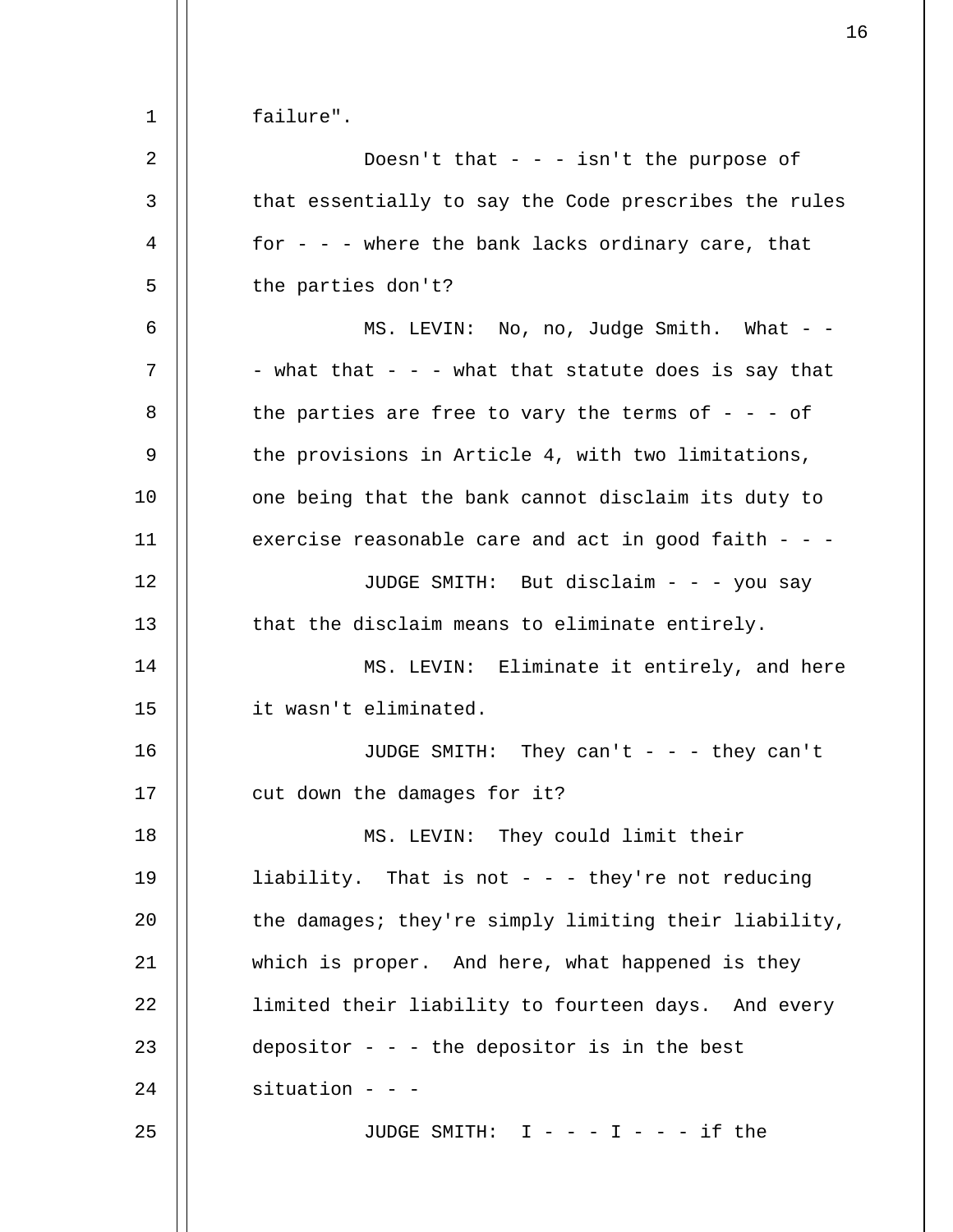1 2 3 4 5 6 7 8 9 10 11 12 13 14 15 16 17 18 19 20 21 22 23 24 25 statute means - - - maybe I've asked this, but if the statute means what you think it means, and you assume the people who wrote the statute  $- - -$  who wrote the one-year limitation into  $4-406$  or whatever it is - -- were sophisticated people, wouldn't - - - didn't they know that every bank in the country is, of course, going to shorten the year by as much as it can? MS. LEVIN:  $I - - I$  can't get into the intents of the drafters, but if they did it - - -JUDGE SMITH: Well, oh, come on, that is what the case is about. MS. LEVIN: If they did it - - - they - - if  $4 - - -$  if  $4-103$ , what was absent from Article  $4$ , I could understand the argument, Judge Smith, but 4- 103 precisely anticipated that the banks would want to limit their liability, because by the banks limiting their liability, it benefits the depositors. The depositors can then  $-$  -  $-$ JUDGE SMITH: Well, limiting - - - limiting their liability they can't do. They can't limit the measure of damages. MS. LEVIN: But they could limit the time within which a depositor can claim  $- -$ JUDGE SMITH: I guess - - - I guess what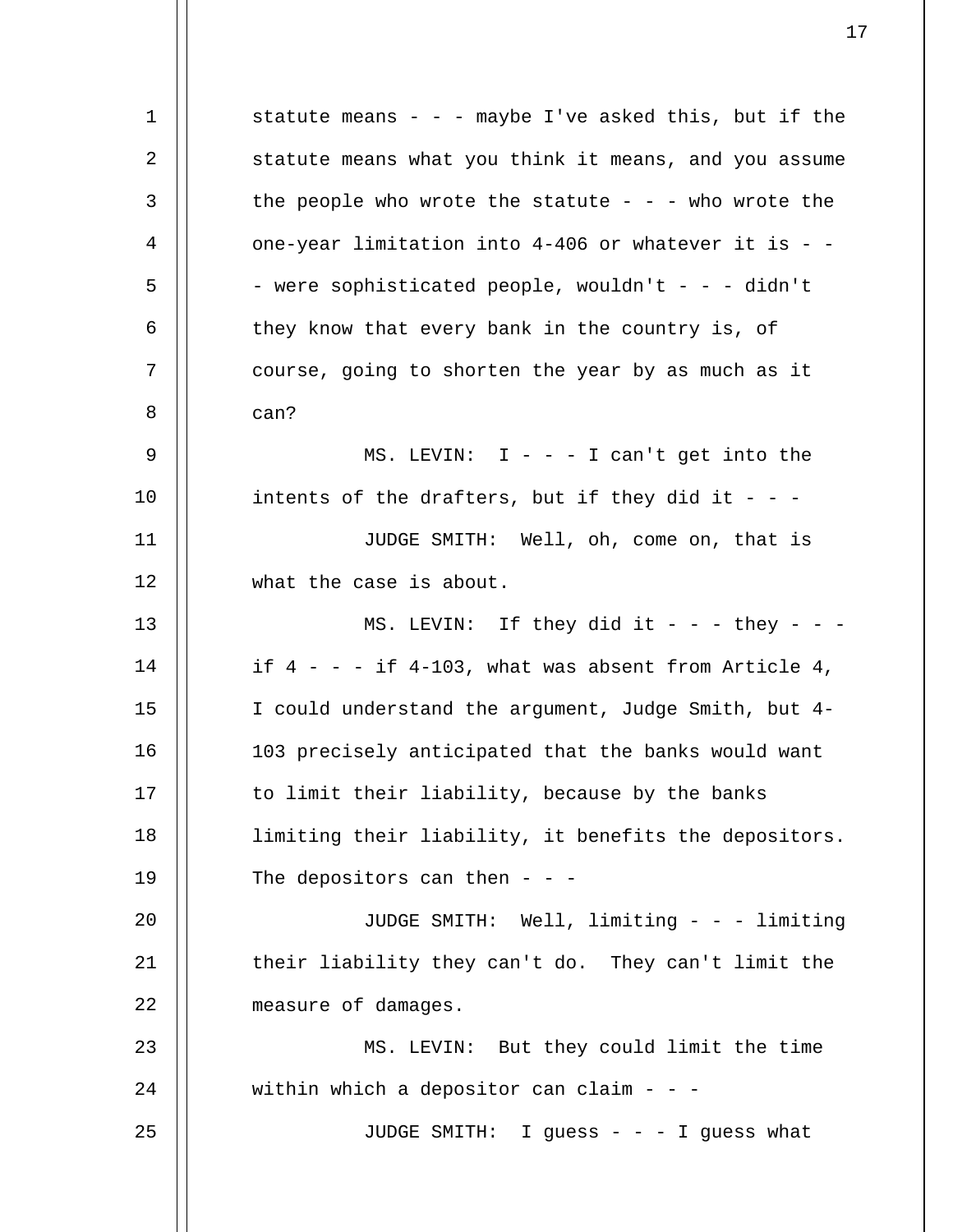1 2 3 4 5 6 7 8 9 10 11 12 13 14 15 16 17 18 19  $20^{\circ}$ 21 22 I'm saying is, in light of the purpose of the statute, and the fact that you have this rather carefully arranged system, and what - - - what - - and maybe it's as fine  $-$  - - finely tuned as we said it was in Regatos, shouldn't we read "disclaiming responsibility" to include a shortening of the time to assert it? MS. LEVIN:  $I - - - I$  don't believe so, Judge Smith, and I believe that if this court were to reach that conclusion, it would be contrary to - - to the other ten states that have reached this decision, and in fact, would not be in conformity with the objectives of the UCC, which is to - - - to encourage efficiency and finality of commercial transactions through a uniform and predictable application of a body of law. If this court were to do that, in fact, it - - - and - - - and New York were to refuse to allow a shortening of that one-year statute of repose, it would have  $-$  -  $-$  it would really wreak havoc on the commercial banking system. And New York is - - - is the center of the commercial banking system in

America. So if the banks in New York couldn't

24 shorten the statute  $-$  -  $-$ 

23

25

JUDGE SMITH: Tell me - - - tell me how it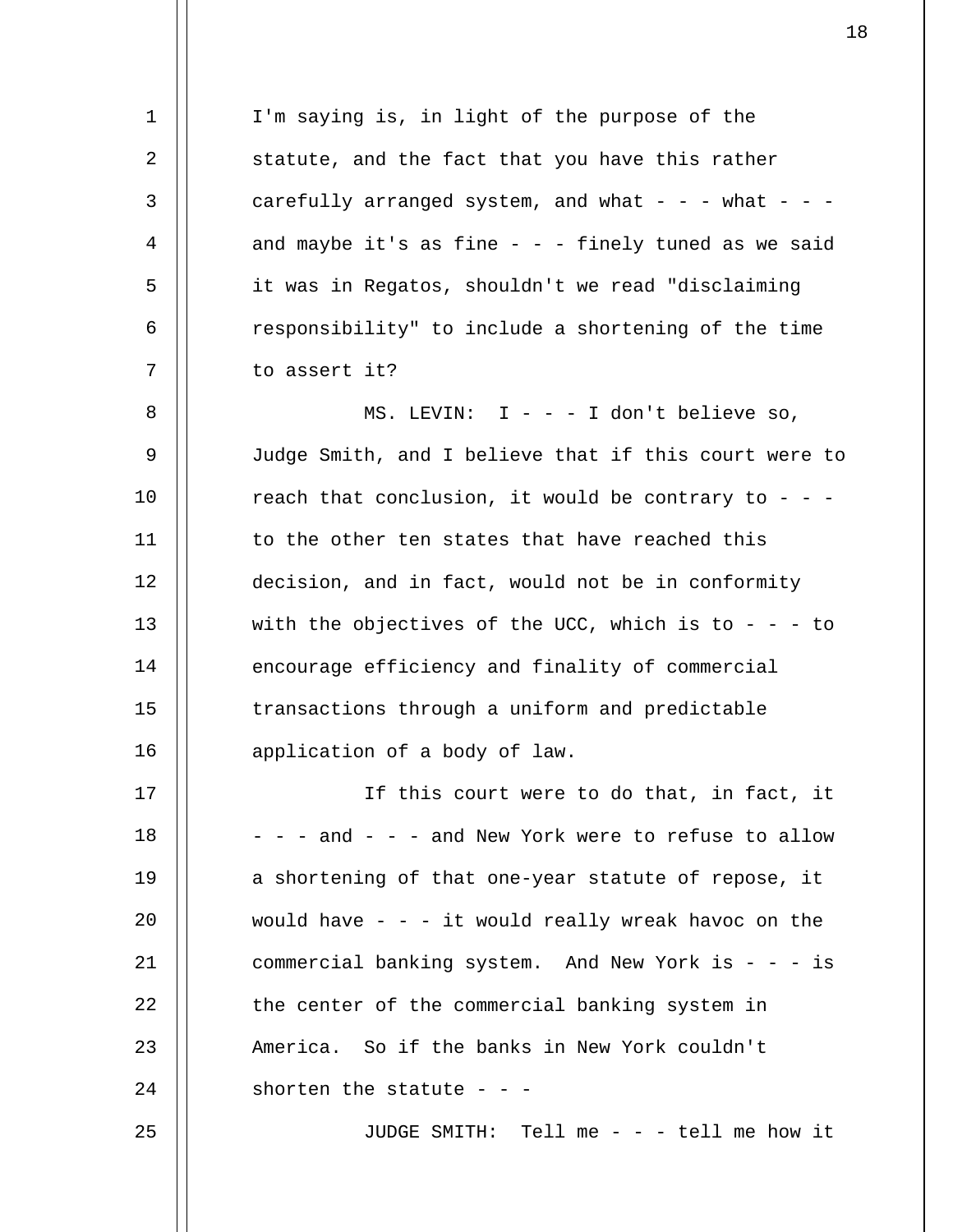| $\mathbf 1$ | would wreak the havoc. What $-$ - what's so terrible  |
|-------------|-------------------------------------------------------|
| 2           | about given the $-$ - $-$ given the one year the Code |
| 3           | says they're supposed to have?                        |
| 4           | MS. LEVIN: Well, what $- - - i t$ 's really           |
| 5           | against the public policy in reducing fraud, and if - |
| 6           | - - if the banks and depositors - - -                 |
| 7           | JUDGE SMITH: Then why did they write the              |
| 8           | year - - - then why did they write the year into the  |
| 9           | statute to begin with, if it's - - - it's against     |
| 10          | public policy?                                        |
| 11          | MS. LEVIN: Well, at $ -$ at the $ -$ at               |
| 12          | the time in 4-406 that this was enacted, it was in    |
| 13          | 1962, and as Judge Lippman pointed out, we're in a    |
| 14          | completely different modern age - - -                 |
| 15          | CHIEF JUDGE LIPPMAN: Yeah, but you could              |
| 16          | see an argument by policy - - - public policy - - -   |
| 17          | would go the other way, and say that fourteen days is |
| 18          | too short, and that it really is, you know, makes     |
| 19          | highly difficult the process of alerting you to these |
| 20          | errors. You can make that public policy argument      |
| 21          | too.                                                  |
| 22          | MS. LEVIN: Well, well, I wouldn't make                |
| 23          | that public policy argument - - -                     |
| 24          | CHIEF JUDGE LIPPMAN: I understand that,               |
| 25          | but one could make it.                                |
|             |                                                       |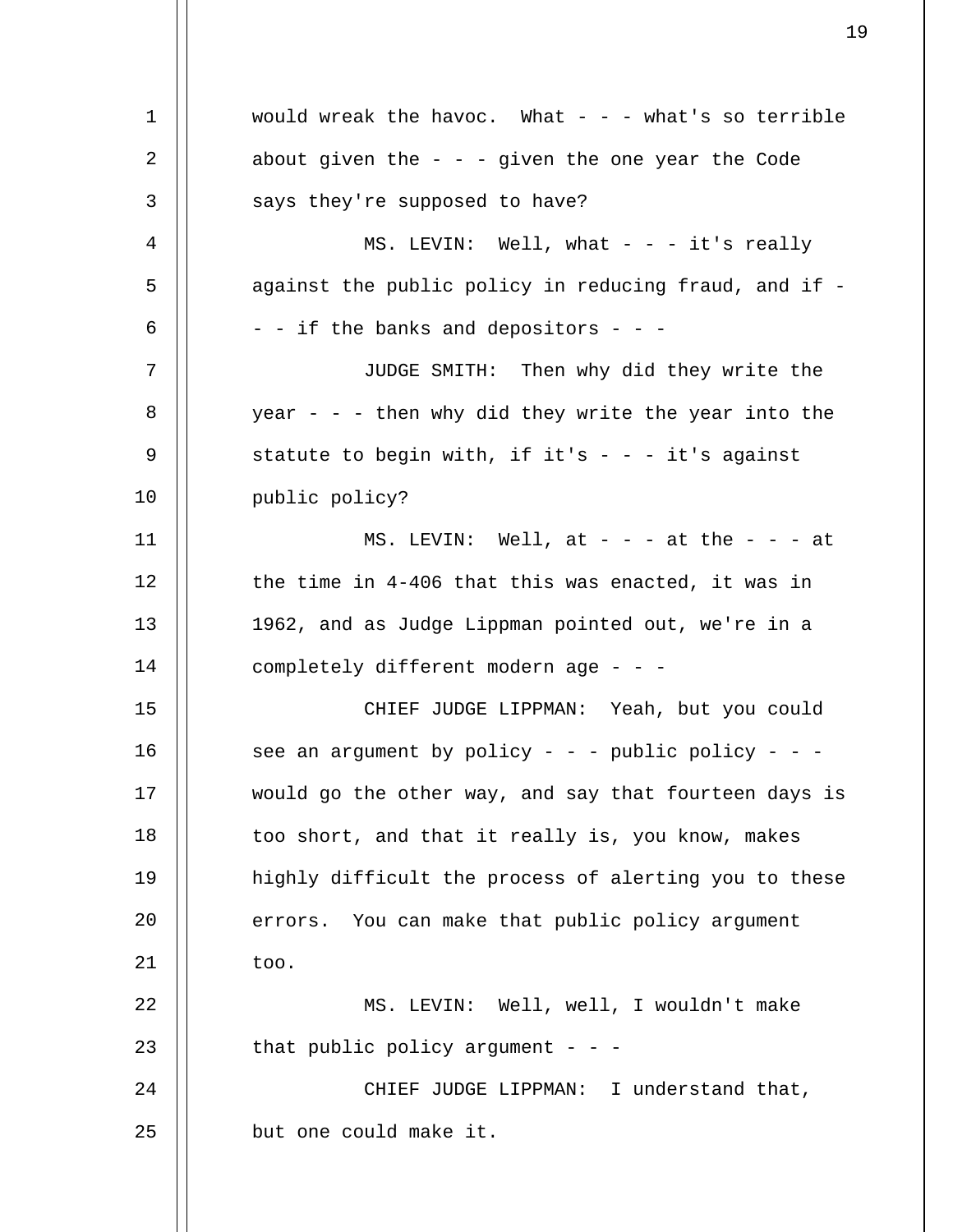1 2 3 4 5 6 7 8 9 10 11 12 13 14 15 16 17 18 19 20 21 22 23 24 25 MS. LEVIN: One could make it, but I think that  $-$ CHIEF JUDGE LIPPMAN: What I'm saying is, is it for the good of the industry - - -MS. LEVIN: It's for - - - CHIEF JUDGE LIPPMAN: - - - or is it for the good of the customer? MS. LEVIN: It's for  $-$  it benefits both the banks and the depositors. In fact, what's  $important$  - - -CHIEF JUDGE LIPPMAN: How does it benefit both of them? MS. LEVIN: Okay, the way in which it benefits the depositors, which I think maybe is the court's  $-$  -  $-$  the court's concern is that it doesn't  $-$  -  $-$  is that by reducing the  $-$  -  $-$  the notification period, and  $- -$  - what that does is, it  $- -$  it makes - - - the banks can then anticipate the amount of fraud that may, in fact, occur. And by doing that, they're able to keep their fees lower. And in fact  $- -$ JUDGE PIGOTT: You - - - you raised - - when you were talking about this particular party, how outrageous it was that he went on vacation. Some people take two weeks for vacation, and you want to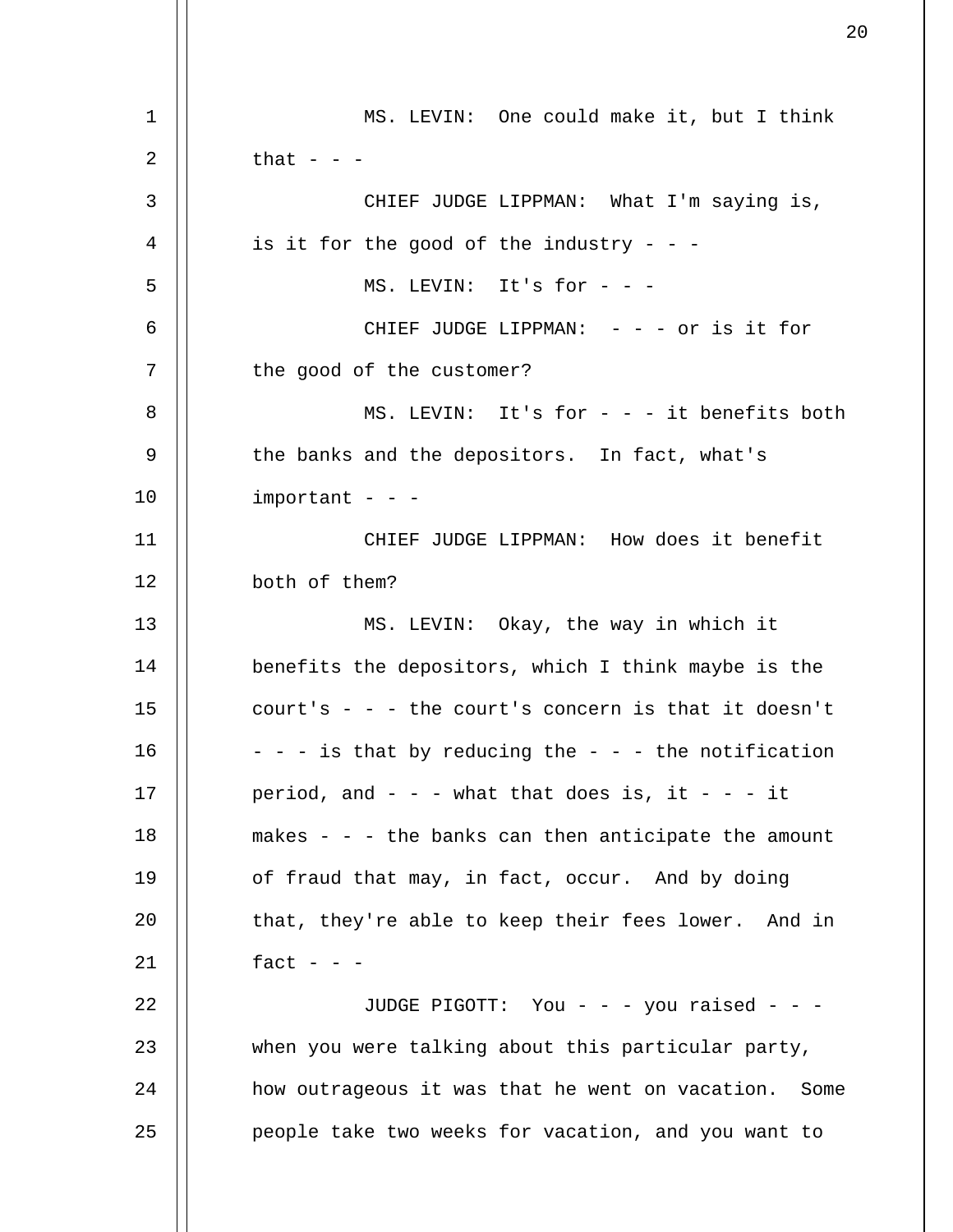| 1  | say, well, you - - - you went on vacation, so                |
|----|--------------------------------------------------------------|
| 2  | therefore, we're immune from any suit you want to            |
| 3  | bring against us on these things.                            |
| 4  | MS. LEVIN: Okay. To address that, Judge                      |
| 5  | Pigott, I'll say it - - - now, in this modern age,           |
| 6  | you can - - - you can get a notification on your             |
| 7  | phone when a check has been presented for payment.           |
| 8  | You can access $ -$                                          |
| 9  | JUDGE PIGOTT: So you're saying while he's                    |
| 10 | on vacation at the beach, if he doesn't have brains          |
| 11 | enough to check his iPad, we're out of $- -$ we're           |
| 12 | immune.                                                      |
| 13 | MS. LEVIN: You could - - - well, you could                   |
| 14 | - - - you could also go online - - -                         |
| 15 | JUDGE PIGOTT: But isn't there a balance -                    |
| 16 | - - I guess that's what we're all reaching for. I            |
| 17 | mean, it's very easy for the bank to say, if we can          |
| 18 | get it down to ten days, we'll do it. If we can get          |
| 19 | it down to seventy-two hours, we'll do it, because           |
| 20 | they all - - - everybody has an iPhone.                      |
| 21 | But what we're looking at here is a statute                  |
| 22 | that gives them a year. You've cut it back more than         |
| 23 | half. And $-$ - $-$ and then you $-$ - $-$ you say, and they |
| 24 | have the temerity to go to - - - to go on vacation.          |
| 25 | They then go to work and they don't pay attention to         |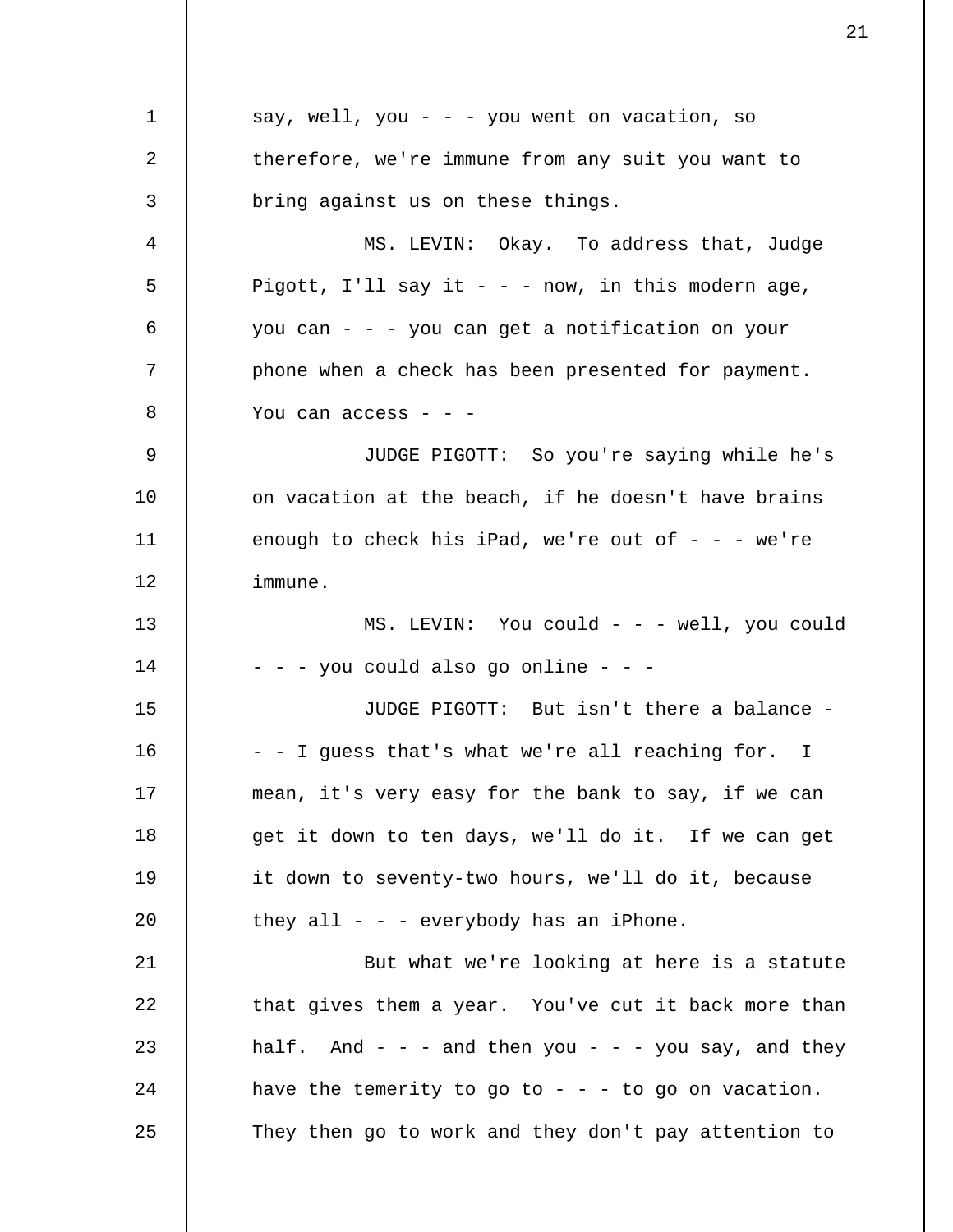1 2 3 4 5 6 7 8 9 10 11 12 13 14 15 16 17 18 19  $20^{\circ}$ 21 22 23 24 25 their  $-$  - to their bank statements. And bank statements now as you know are  $-$  -  $-$  are more electronic. Rarely do people get actually checks anymore. So there's a lot that's changed, and the question is, you know, where does it  $-$  - - where does it help - - - I appreciate you want to keep your fees down. But where does it help people who give you their money and count on you? MS. LEVIN: Well, I understand your concern, but I think it's important; the bank's position is that fourteen days is reason - - - is reasonable as a matter of law. Because one need only consult the statute itself  $-$  -CHIEF JUDGE LIPPMAN: It might not have been reasonable thirty years ago, right? You acknowledge that? MS. LEVIN: Well, it was reasonable when Justice - - - CHIEF JUDGE LIPPMAN: Before this modern age that you're talking about  $- -$  - modern technology? MS. LEVIN: Well, Justice Stallman who decided PTA v. Manufacturers Hanover Trust determined that fourteen days was reasonable in 1998. But I do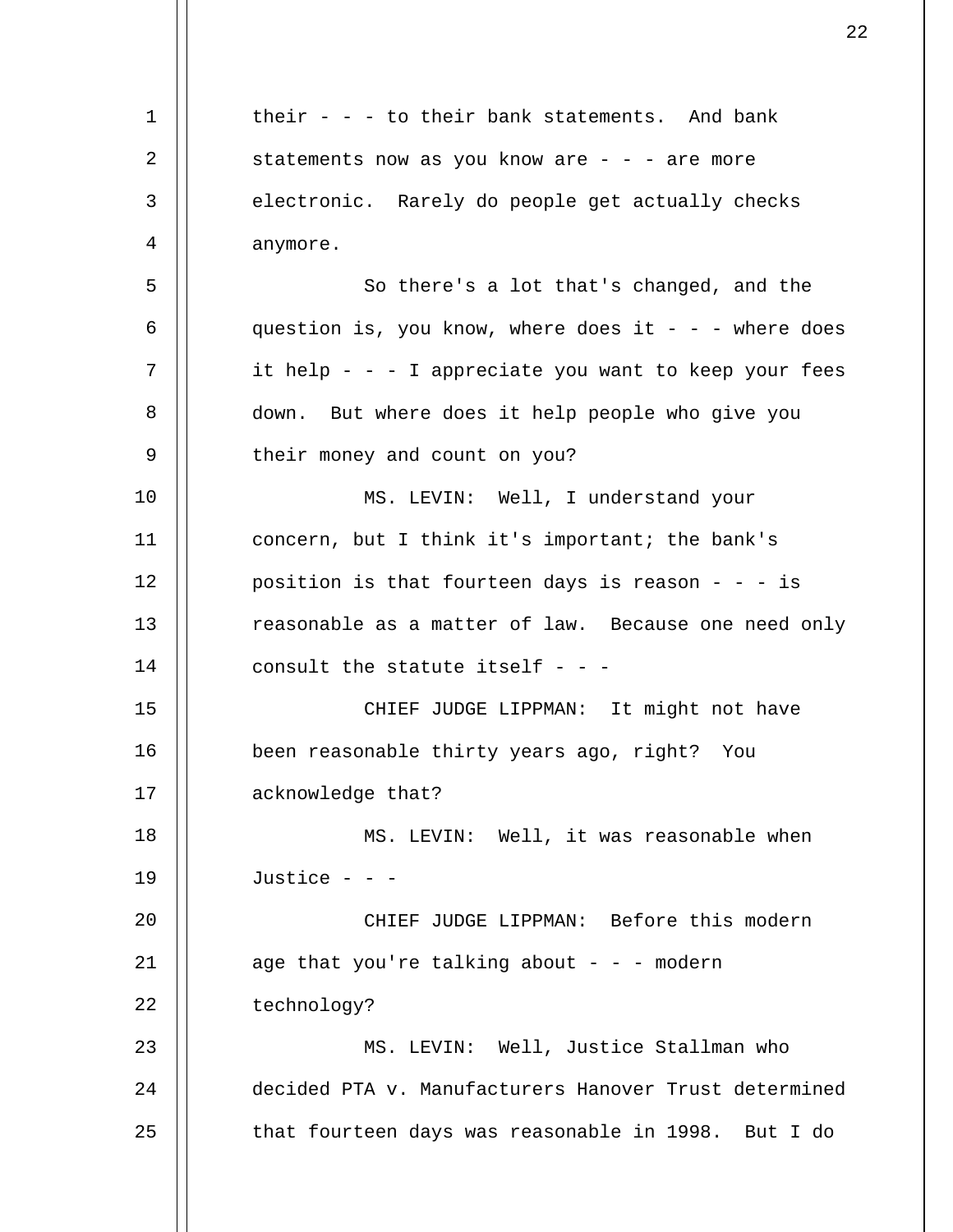1 2 3 4 5 6 7 8 9 10 11 12 13 14 15 16 17 18 19 20 21 22 23 24 25 believe if you look at the statute itself  $-$  -JUDGE GRAFFEO: Why fourteen days instead thirty or sixty? Some reasonable period of time so that a depositor could attend to other things perhaps during a two-week period. MS. LEVIN: Well, some  $-$  -  $-$  some  $-$  -  $-$ JUDGE GRAFFEO: And a lot of people are accustomed to monthly looking at their bank statements, not daily or weekly. MS. LEVIN:  $I - - - I$  believe if  $- - - i$ this court were to look at the language in  $4-406(2)$ , it would have to determine that fourteen days is reasonable, because in that very statute, in the very section of the statute that we're discussing right now, it  $-$  - in the case of a repeat forger, it specifically says that the  $-$  -  $-$  that the depositor is under an obligation to review his bank statements for a reasonable period, not to exceed fourteen days, so that  $-$ JUDGE READ: By the way, I take it, fourteen days is the industry standard? MS. LEVIN:  $I - - - I$  don't believe that there's an industry standard. There certainly are many banks that have fourteen days, many banks that have thirty, many banks that have sixty.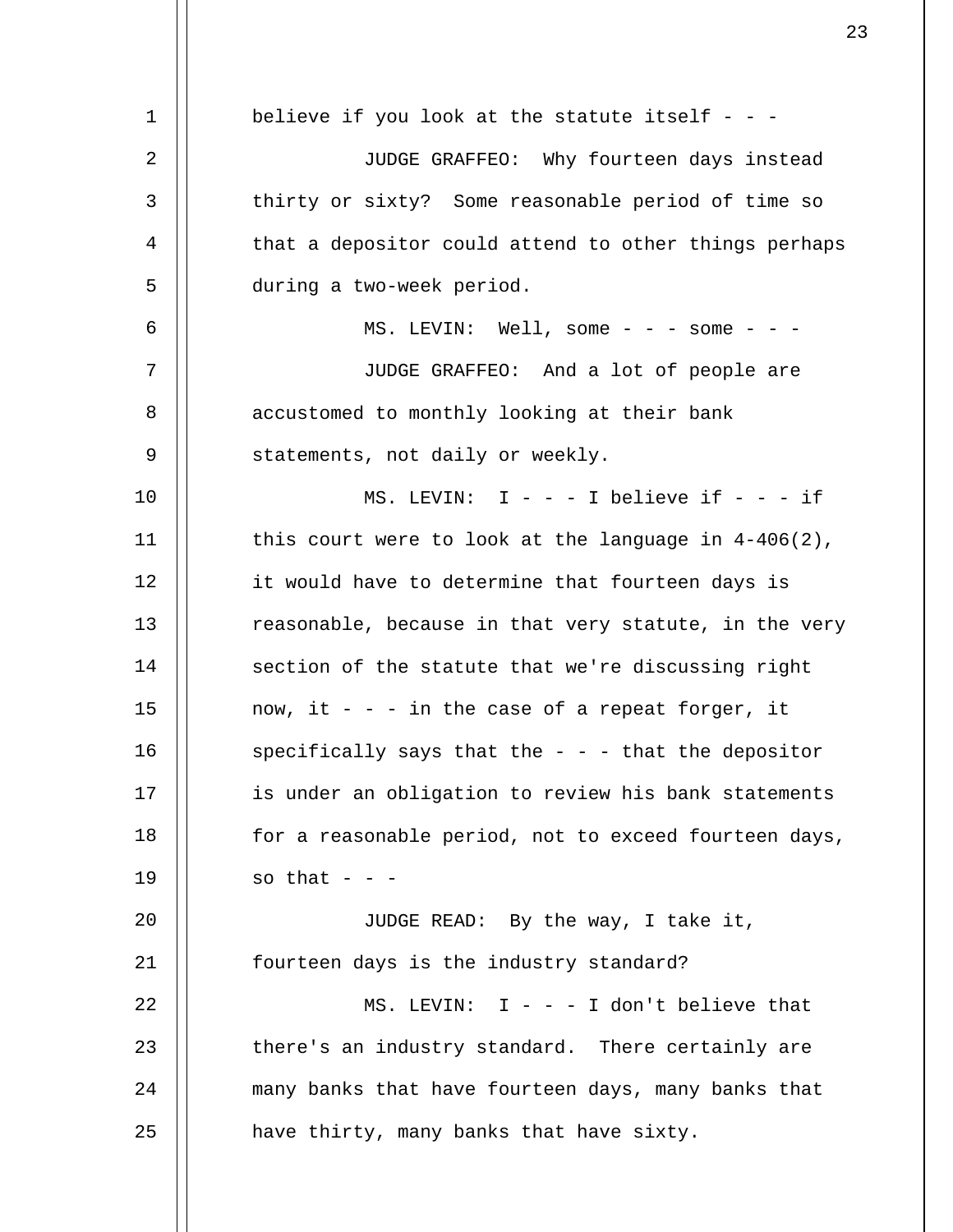| 1  | CHIEF JUDGE LIPPMAN: It's not uncommon to                |
|----|----------------------------------------------------------|
| 2  | have fourteen.                                           |
| 3  | MS. LEVIN: It's not uncommon, and it's - -               |
| 4  | - and it's never been held to be unenforceable. It's     |
| 5  | - - - it's never been held to be manifestly              |
| 6  | unreasonable. It's also been upheld whenever it's        |
| 7  | been presented, both - - -                               |
| 8  | JUDGE SMITH: But aren't - - - aren't there               |
| 9  | - - - but aren't there a couple of Appellate Division    |
| 10 | decisions that say it's unenforceable?                   |
| 11 | MS. LEVIN: I'm sorry, Judge?                             |
| 12 | JUDGE SMITH: Aren't there a couple of un -               |
| 13 | - - of Appellate Division decisions that say it's        |
| 14 | unenforceable?                                           |
| 15 | MS. LEVIN: No, there are two Appellate                   |
| 16 | Division decisions, Third Department and a Fourth        |
| 17 | Department. And neither one of them say it's - - -       |
| 18 | go to $4-406(4)$ . The go to $4-406(2)$ , where they, in |
| 19 | fact, did disclaim the bank's responsibility to          |
| 20 | exercise ordinary care. That's not what we have          |
| 21 | there.                                                   |
| 22 | If at any point in time, the depositor were              |
| 23 | to look at his statements and $-$ - $-$ within fourteen  |
| 24 | days - - - and discover a forgery, that depositor has    |
| 25 | the right to recover, upon demonstrating that the        |
|    |                                                          |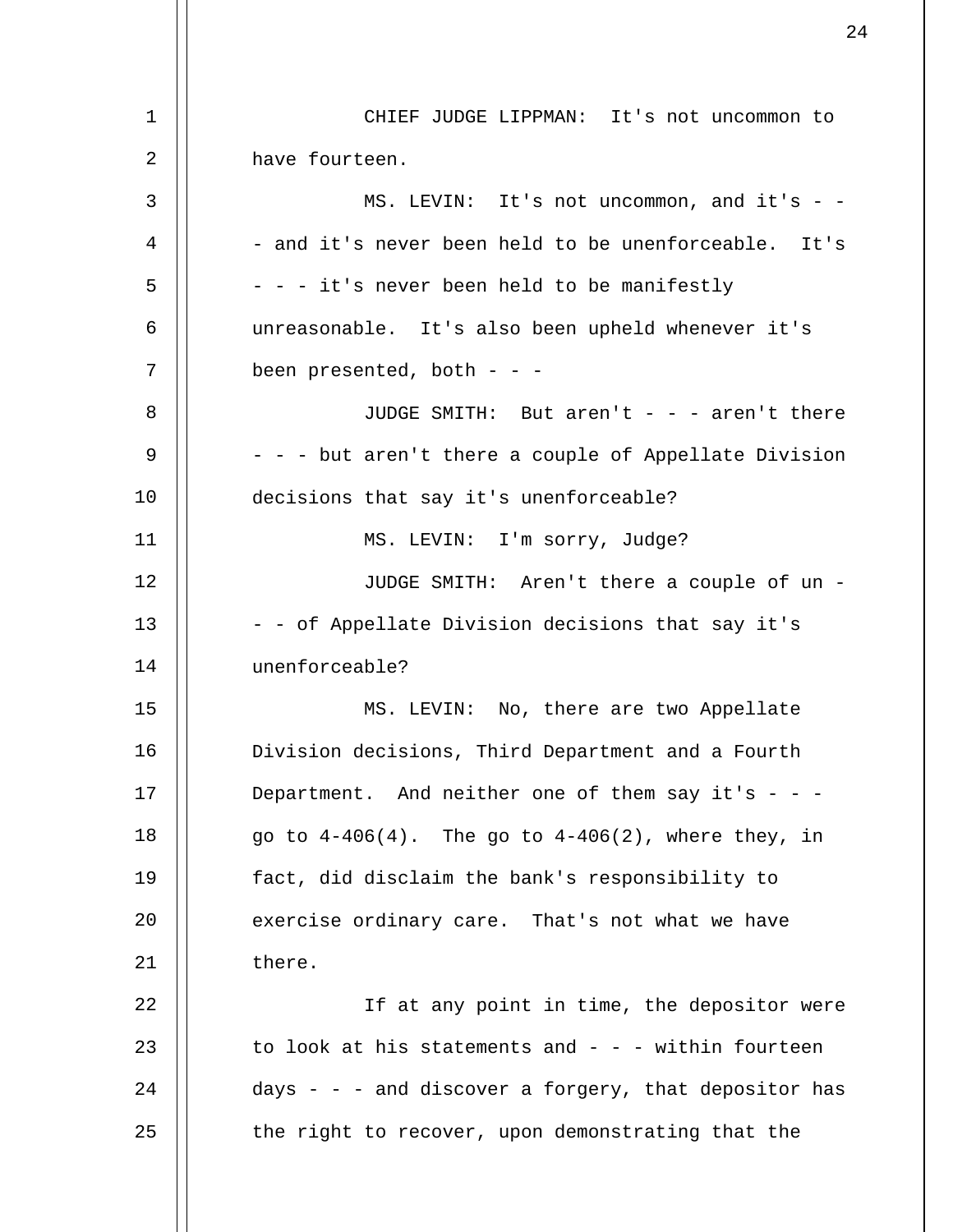| 1  | bank failed to exercise ordinary care. That was not   |
|----|-------------------------------------------------------|
| 2  | what was at issue in either Aikens or Herzog.         |
| 3  | CHIEF JUDGE LIPPMAN: Okay, counsel, thank             |
| 4  | you.                                                  |
| 5  | MS. LEVIN: Thank you.                                 |
| 6  | CHIEF JUDGE LIPPMAN: Counsel, rebuttal?               |
| 7  | MR. DOLLINGER: Thank you, Your Honor.                 |
| 8  | Your Honor, in Fourth Department Her - - -            |
| 9  | Third Department Herzog case, there was repeated      |
| 10 | forgeries. The account holder was able to show that,  |
| 11 | in fact, there clearly was no review of any check     |
| 12 | signatures where any checks were under 10,000         |
| 13 | dollars. Clearly, in this record here, Ms. Immerso    |
| 14 | acknowledged to the client that they don't look at    |
| 15 | checks to check signatures.                           |
| 16 | The fact is in Aikens, in the Fourth                  |
| 17 | Department determination, 4-406(4) rejected the       |
| 18 | bank's contention that the plaintiff was precluded    |
| 19 | from asserting the claim that the bank was negligent  |
| 20 | in handling the checks. The repeated course of        |
| 21 | conduct is $-$ - is and should be enough to shift the |
| 22 | burden to the bank. If this court - - -               |
| 23 | JUDGE ABDUS-SALAAM: Counsel, assume - - -             |
| 24 | counsel, assuming that we did - - - I'm not saying we |
| 25 | will - - - but assuming we did determine that the     |
|    |                                                       |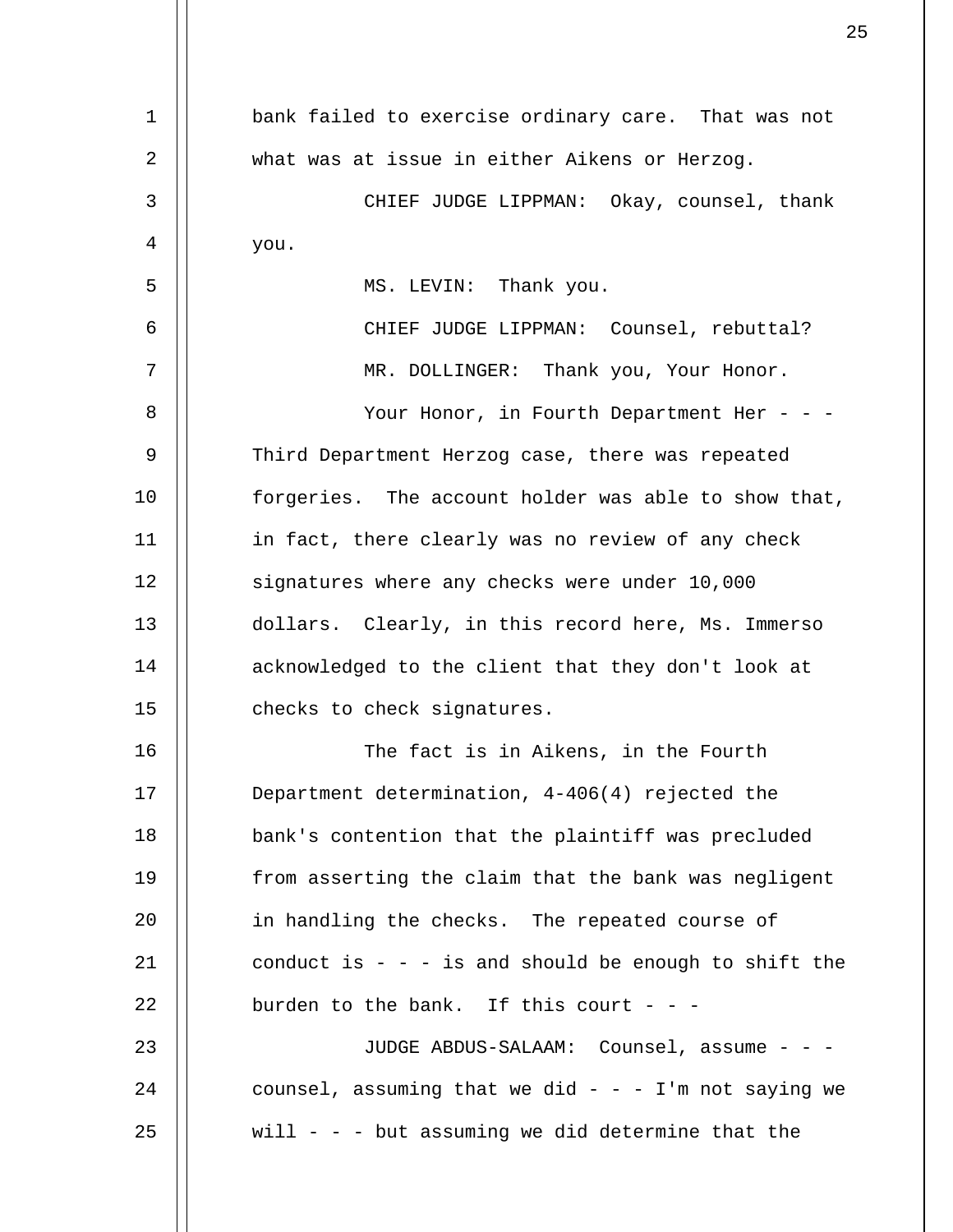1 2 3 4 5 6 7 8 9 10 11 12 13 14 15 16 17 18 19 20 21 22 23 24 25 banks and its customers could shorten the period, what would you say about the fourteen days? MR. DOLLINGER:  $I - - - I$  would say that somebody's entitled to take a vacation. Thirty, sixty days might be reasonable, but - - -CHIEF JUDGE LIPPMAN: You would agree, though, with your adversary that the prevailing view, where these cases have come up, is that fourteen days is okay. MR. DOLLINGER: I would say that I have never read to the contrary, Your Honor, yes. Unfortunately, this court in Putnam Rolling v. Manufacturers in 1980 found just what I just said. There is a burden that it shifts to the bank. Unfortunately - - - CHIEF JUDGE LIPPMAN: So yours is basically a policy argument, that it's not fair? MR. DOLLINGER: It isn't fair. JUDGE GRAFFEO: If this had been a thirty or sixty day time period, instead of fourteen days, would your client still have detected the embezzlement? MR. DOLLINGER: My client - - -JUDGE GRAFFEO: It went on for two years, didn't it?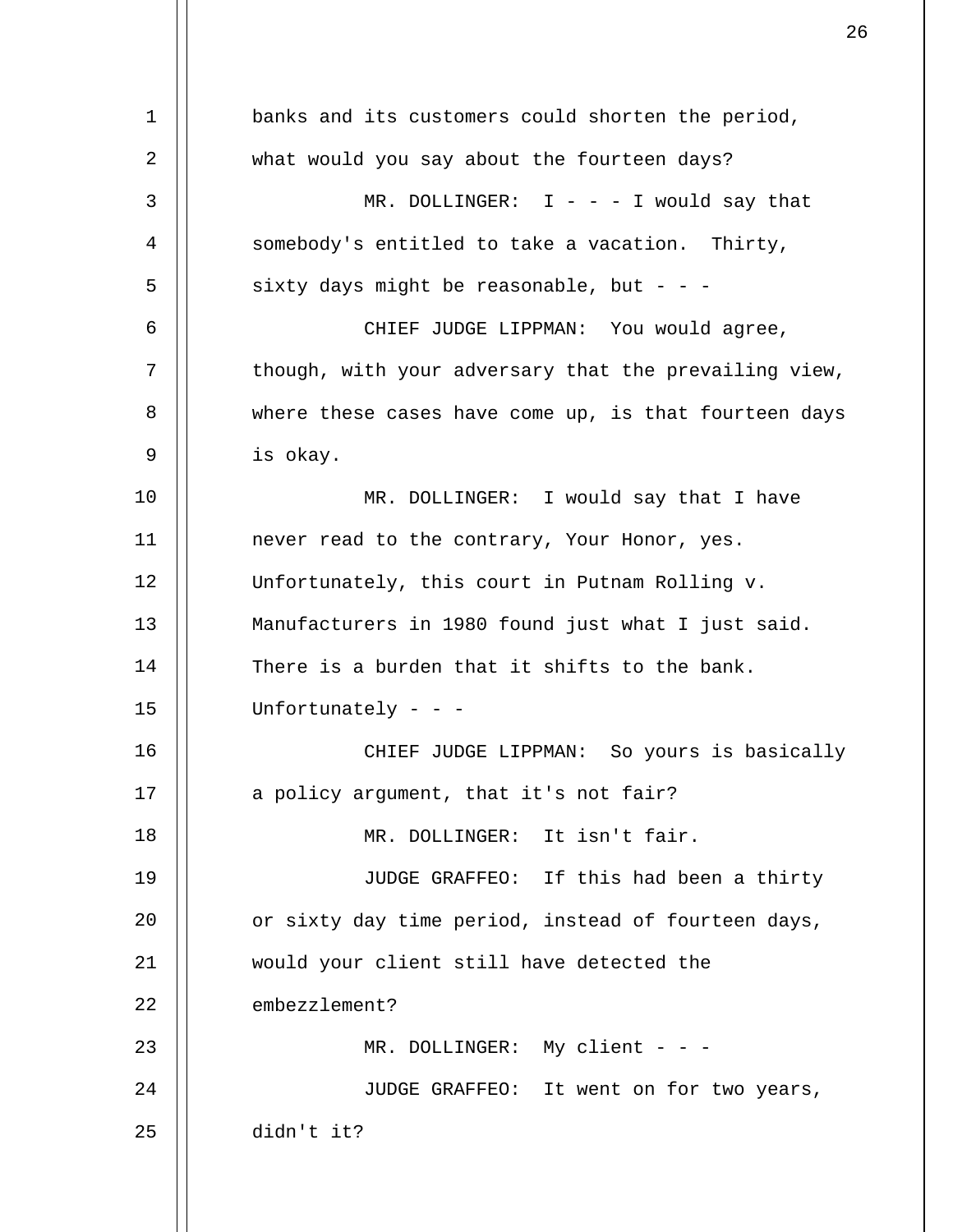| $\mathbf 1$ | MR. DOLLINGER: My client would not have             |
|-------------|-----------------------------------------------------|
| 2           | detected the embezzlement, clearly. My client had a |
| 3           | right to rely upon the November 2008 statement from |
| 4           | the bank, the original will follow after by mail.   |
| 5           | The fact is there were no originals ever. My client |
| 6           | was deprived of the opportunity to know that there  |
| 7           | was a defalcation taking place from the line of     |
| 8           | credit.                                             |
| 9           | CHIEF JUDGE LIPPMAN: Okay, thank you both.          |
| 10          | MR. DOLLINGER: Thank you.                           |
| 11          | CHIEF JUDGE LIPPMAN: Appreciate it.                 |
| 12          | (Court is adjourned)                                |
| 13          |                                                     |
| 14          |                                                     |
| 15          |                                                     |
| 16          |                                                     |
| $17$        |                                                     |
| 18          |                                                     |
| 19          |                                                     |
| $20$        |                                                     |
| $21\,$      |                                                     |
| 22          |                                                     |
| 23          |                                                     |
| $2\sqrt{4}$ |                                                     |
| 25          |                                                     |
|             |                                                     |